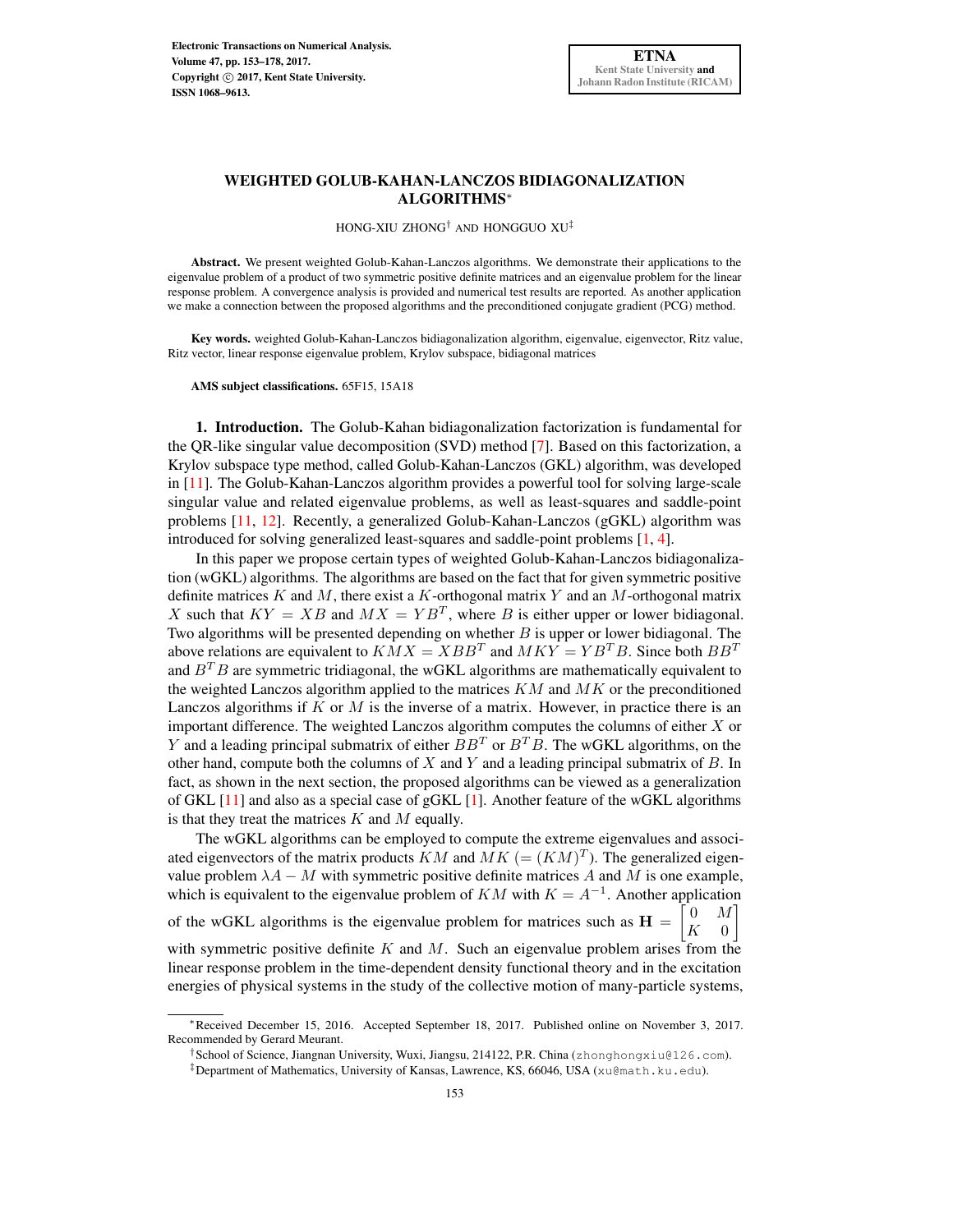which has applications in silicon nanoparticles and nanoscale materials and in the analysis of interstellar clouds [\[5,](#page-25-5) [9,](#page-25-6) [10,](#page-25-7) [14\]](#page-25-8).

For a positive definite linear system, it is well known that the conjugate gradient (CG) method is equivalent to the standard Lanczos method, e.g., [\[15,](#page-25-9) Section 6.7] and [\[8\]](#page-25-10). As another application, we demonstrate that in the case when  $K$  or  $M$  is the identity matrix, the Krylov subspace linear system solver based on a wGKL algorithm provides a simpler and more direct connection to the CG method. In its original version (when neither  $K$  nor  $M$  is the identity matrix), such a solver is mathematically equivalent to a preconditioned CG (PCG) method.

The paper is organized as follows. In Section [2](#page-1-0) we present the basic iteration schemes of the wGKL algorithms. In Section [3,](#page-5-0) we describe how to apply the wGKL algorithms to the eigenvalue problems with matrices  $KM$  or  $H$ . A convergence analysis is provided as well. In Section [4,](#page-16-0) numerical examples for the eigenvalue problems are reported. In Section [5,](#page-20-0) the relation between wGKL and PCG is discussed, and Section [6](#page-24-0) contains concluding remarks.

Throughout the paper,  $\mathbb R$  is the real field,  $\mathbb R^{m \times n}$  is the set of  $m \times n$  real matrices,  $\mathbb R^n$  is the *n*-dimensional real vector space,  $I_n$  is the  $n \times n$  identity matrix, and  $e_i$  is its jth column. The notation  $A > 0 \geq 0$ ) means that the matrix A is symmetric positive definite (semidefinite). For a given matrix  $A \in \mathbb{R}^{n \times n}$  and a vector  $b \in \mathbb{R}^n$ , the kth Krylov subspace of A with b, i.e., the subspace spanned by the set of k vectors  $\{b, Ab, \ldots, A^{k-1}b\}$ , is denoted by  $\mathcal{K}_k(A, b)$ .  $\|\cdot\|$ is the spectral norm for matrices and the 2-norm for vectors. For a given  $n \times n$  symmetric positive definite matrix A, we introduce the weighted inner product  $(x, y)_A = x^T A y$  in  $\mathbb{R}^n$ . The corresponding weighted norm, called A-norm, is defined by  $||x||_A = \sqrt{(x, x)_A}$ . A matrix X is A-orthonormal if  $X^T A X = I$  (and it is A-orthogonal if X is a square matrix). A set of vectors  $\{x_1, \ldots, x_k\}$  is also called A-orthonormal if  $X = \begin{bmatrix} x_1 & \ldots & x_k \end{bmatrix}$  is A-orthonormal and A-orthogonal if  $(x_i, x_j)_{A} = 0$  for  $i \neq j$ . For any matrix  $A$ ,  $\sigma_{\max}(A)$  and  $\sigma_{\min}(A)$  are the largest and the smallest singular values of A, respectively, and  $\kappa_2(A) = \sigma_{\max}(A)/\sigma_{\min}(A)$ (when  $\sigma_{\min}(A) > 0$ ) is the condition number of A in the spectral norm.

In the paper we restrict ourselves to the real case. All the results can be easily extended to the complex case.

<span id="page-1-0"></span>2. Weighted Golub-Kahan-Lanczos bidiagonalization (wGKL) algorithms. The proposed wGKL algorithms are based on the following factorizations.

LEMMA 2.1. *Suppose that*  $0 < K$  and  $M \in \mathbb{R}^{n \times n}$ . Then there exist an M-orthogonal  $matrix X \in \mathbb{R}^{n \times n}$  and a K-orthogonal matrix  $Y \in \mathbb{R}^{n \times n}$  such that

$$
(2.1) \t\t\t KY = XB, \t MX = YBT,
$$

*where* B *is either upper bidiagonal or lower bidiagonal.*

<span id="page-1-1"></span>*Proof.* In [\[7\]](#page-25-0), it is shown that for any matrix A, there exist real orthogonal matrices  $U, V$ such that

$$
(2.2) \t\t AV = UB, \t\t ATU = VBT,
$$

where B is either upper or lower bidiagonal. Since both  $K, M > 0$ , one has the factorizations

$$
(2.3) \t\t\t K = LL^T, \t\t M = RR^T,
$$

where both L and R are invertible. Take  $A = R<sup>T</sup>L$  in [\(2.2\)](#page-1-1), and set

<span id="page-1-3"></span><span id="page-1-2"></span>
$$
X = R^{-T}U, \qquad Y = L^{-T}V.
$$

Then [\(2.2\)](#page-1-1) becomes

$$
R^T L L^T Y = R^T X B, \qquad L^T R R^T X = L^T Y B^T.
$$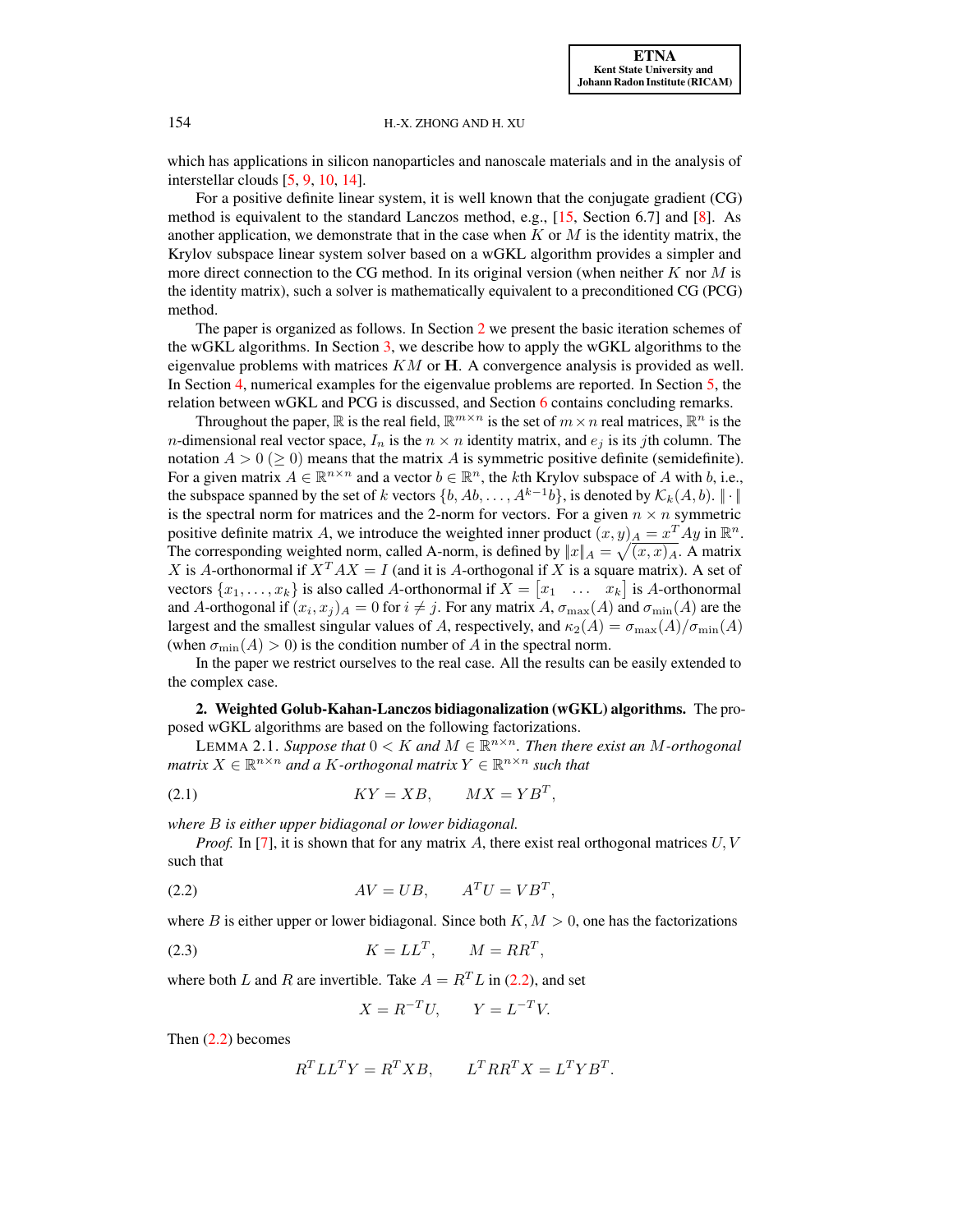By eliminating  $R^T$  in the first equation and  $L^T$  in the second equation, one has [\(2.1\)](#page-1-2). Clearly  $X^T M X = U^T U = I$  and  $Y^T K Y = V^T V = I$ .

The proof shows that  $(2.1)$  is a generalization of  $(2.2)$  by replacing the orthogonal matrices by weighted orthogonal matrices.

In  $[1]$  it is shown that for any matrix A, there exist an M-orthogonal matrix X and a  $K$ -orthogonal matrix  $Y$  such that

$$
AY = MXB, \qquad A^TX = KYB^T.
$$

By setting  $A = MK$ , we have again [\(2.1\)](#page-1-2). Following these connections, the proposed wGKL algorithms can be considered a generalized version of GKL [\[11\]](#page-25-1) and a special case of gGKL [\[1\]](#page-25-3).

Based on the relations in  $(2.1)$  and the orthogonality of X and Y, we now construct two Lanczos-type iteration procedures corresponding to  $B$  being upper and lower bidiagonal, respectively. We first consider the upper bidiagonal case, and we call the procedure the upper bidiagonal version of the weighted Golub-Kahan-Lanczos algorithm ( $wGKL_u$ ). Denote

$$
X = \begin{bmatrix} x_1 & \cdots & x_n \end{bmatrix}, \qquad Y = \begin{bmatrix} y_1 & \cdots & y_n \end{bmatrix},
$$

and

$$
B = \begin{bmatrix} \alpha_1 & \beta_1 & & \\ & \alpha_2 & \ddots & \\ & & \ddots & \beta_{n-1} \\ & & & \alpha_n \end{bmatrix}.
$$

By comparing the columns of the relations in  $(2.1)$ , one has

$$
Ky_{1} = \alpha_{1}x_{1}, \qquad Mx_{1} = \alpha_{1}y_{1} + \beta_{1}y_{2},
$$
  
\n
$$
Ky_{2} = \beta_{1}x_{1} + \alpha_{2}x_{2}, \qquad Mx_{2} = \alpha_{2}y_{2} + \beta_{2}y_{3},
$$
  
\n
$$
\vdots
$$
  
\n
$$
Ky_{k} = \beta_{k-1}x_{k-1} + \alpha_{k}x_{k}, \qquad Mx_{k} = \alpha_{k}y_{k} + \beta_{k}y_{k+1},
$$
  
\n
$$
\vdots
$$
  
\n
$$
Ky_{n} = \beta_{n-1}x_{n-1} + \alpha_{n}x_{n}, \qquad Mx_{n} = \alpha_{n}y_{n}.
$$

Choosing an initial vector  $y_1$  satisfying  $y_1^T K y_1 = 1$  and using the orthogonality relation  $x_i^T M x_j = y_i^T K y_j = \delta_{ij}$ , where  $\delta_{ij}$  is 0 if  $i \neq j$  and 1 if  $i = j$ , the columns of X and Y as well as the entries of  $B$  can be computed by the following iterations:

$$
\alpha_j = \|Ky_j - \beta_{j-1}x_{j-1}\|_M,
$$
  
\n
$$
x_j = (Ky_j - \beta_{j-1}x_{j-1})/\alpha_j,
$$
  
\n
$$
\beta_j = \|Mx_j - \alpha_jy_j\|_K,
$$
  
\n
$$
y_{j+1} = (Mx_j - \alpha_jy_j)/\beta_j,
$$

with  $x_0 = 0$  and  $\beta_0 = 1$ , for  $j = 1, 2, ...$ 

We provide a concrete computational procedure that reduces the number of matrix-vector multiplications. Computing  $\alpha_j$  requires the vector  $f_j := M(Ky_j - \beta_{j-1}x_{j-1})$ , which equals  $\alpha_j M x_j$ . The vector  $M x_j$  appears in  $M x_j - \alpha_j y_j$  in the computation of  $\beta_j$  and  $y_{j+1}$ , which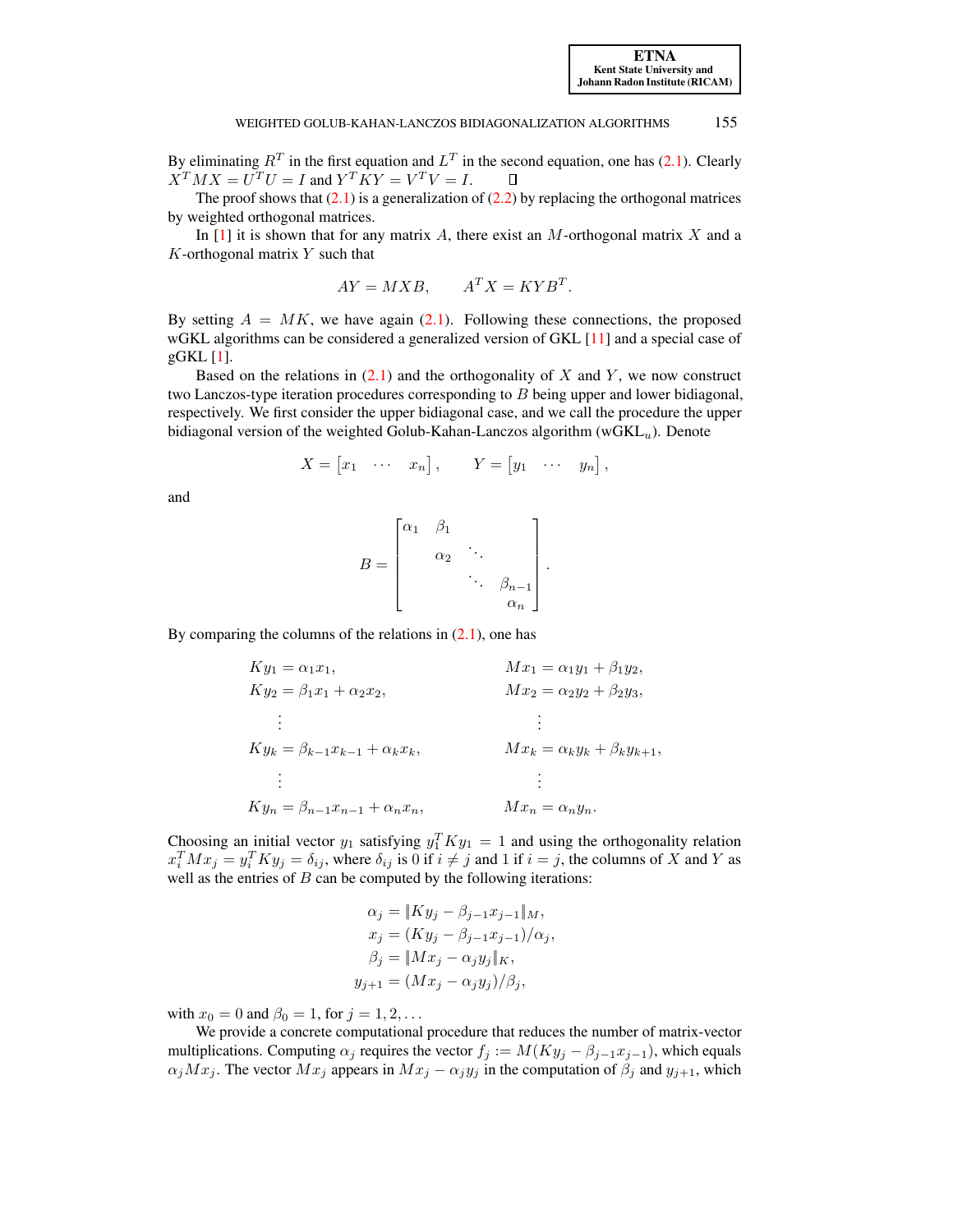can now be obtained using  $f_i/\alpha_i$ . In this way, we save one matrix-vector multiplication. Similarly, computing  $\beta_j$  needs the vector  $g_{j+1} := K(Mx_j - \alpha_j y_j) = \beta_j Ky_{j+1}$ . The vector  $Ky_{i+1}$  is involved in the formulas for  $\alpha_{i+1}$  and  $x_{i+1}$  and can thus be computed in the next iteration using  $g_{i+1}/\beta_i$ . Hence, another matrix-vector multiplication can be saved. The algorithm is detailed below.

<span id="page-3-0"></span>ALGORITHM  $1$  (wGKL<sub>u</sub>). Choose  $y_1$  satisfying  $||y_1||_K = 1$ , and set  $\beta_0 = 1$ ,  $x_0 = 0$ . Compute  $g_1 = Ky_1$ . For  $j = 1, 2, \cdots$  $s_j = g_j/\beta_{j-1} - \beta_{j-1}x_{j-1}$  $f_j = M s_j$  $\alpha_j = (s_j^T f_j)^{\frac{1}{2}}$  $x_j = s_j/\alpha_j$  $t_{j+1} = f_j/\alpha_j - \alpha_j y_j$  $g_{j+1} = Kt_{j+1}$  $\beta_j = (t_{j+1}^T g_{j+1})^{\frac{1}{2}}$  $y_{j+1} = t_{j+1}/\beta_j$ End

In each iteration, this algorithm requires two matrix-vector multiplications, and it needs five vectors  $f_k, x_{k-1}, x_k, y_k, y_{k+1}$  to store the data  $(x_k, y_{k+1}, f_k$  may overwrite  $s_k, t_{k+1}$  and  $g_{k+1}$ .

Suppose Algorithm [1](#page-3-0) is run for k iterations. We then have  $x_1, \ldots, x_k, y_1, \ldots, y_{k+1}$ , and  $\alpha_j, \beta_j$  for  $j = 1, \ldots, k$ . For any  $j \geq 0$ , define

$$
X_j = \begin{bmatrix} x_1 & \dots & x_j \end{bmatrix}, \quad Y_j = \begin{bmatrix} y_1 & \dots & y_j \end{bmatrix}, \quad B_j = \begin{bmatrix} \alpha_1 & \beta_1 & & & \\ & \ddots & \ddots & \\ & & \ddots & \beta_{j-1} \\ & & & \alpha_j \end{bmatrix}.
$$

Then we have the relations

(2.4)  $KY_k = X_k B_k, \qquad MX_k = Y_k B_k^T + \beta_k y_{k+1} e_k^T = Y_{k+1} [B_k \quad \beta_k e_k]^T,$ and

<span id="page-3-1"></span>
$$
X_k^T M X_k = I_k = Y_k^T K Y_k.
$$

Algorithm [1](#page-3-0) may break down, but this happens only when  $\beta_k = 0$  for some k. To see this, if  $\prod_{j=1}^{k-1} \alpha_j \beta_j \neq 0$  but  $\alpha_k = 0$ , then one still has  $KY_k = X_kB_k$  with the last column of  $X_k$  being zero. Since  $K > 0$  and  $Y_k$  has full column rank, rank  $KY_k = k$ . On the other hand, rank  $X_k B_k < k$ , resulting in a contradiction. When  $k = n$ ,  $\beta_n$  must be zero and [\(2.4\)](#page-3-1) becomes  $(2.1)$ .

<span id="page-3-2"></span>From  $(2.4)$ , one has

(2.5) 
$$
MKY_k = Y_k B_k^T B_k + \alpha_k \beta_k y_{k+1} e_k^T,
$$

$$
KMX_k = X_k (B_k B_k^T + \beta_k^2 e_k e_k^T) + \alpha_{k+1} \beta_k x_{k+1} e_k^T.
$$

<span id="page-3-3"></span>Since  $B_k B_k^T + \beta_k^2 e_k e_k^T$  and  $B_k^T B_k$  are symmetric tridiagonal, it is obvious that wGKL<sub>u</sub> is equivalent to a weighted Lanczos algorithm applied to the matrices  $MK$  and  $(MK)^T$ , respectively. So we have

(2.6) range 
$$
Y_k = \mathcal{K}_k(MK, y_1)
$$
, range  $X_k = \mathcal{K}_k(KM, Ky_1) = K\mathcal{K}_k(MK, y_1)$ ,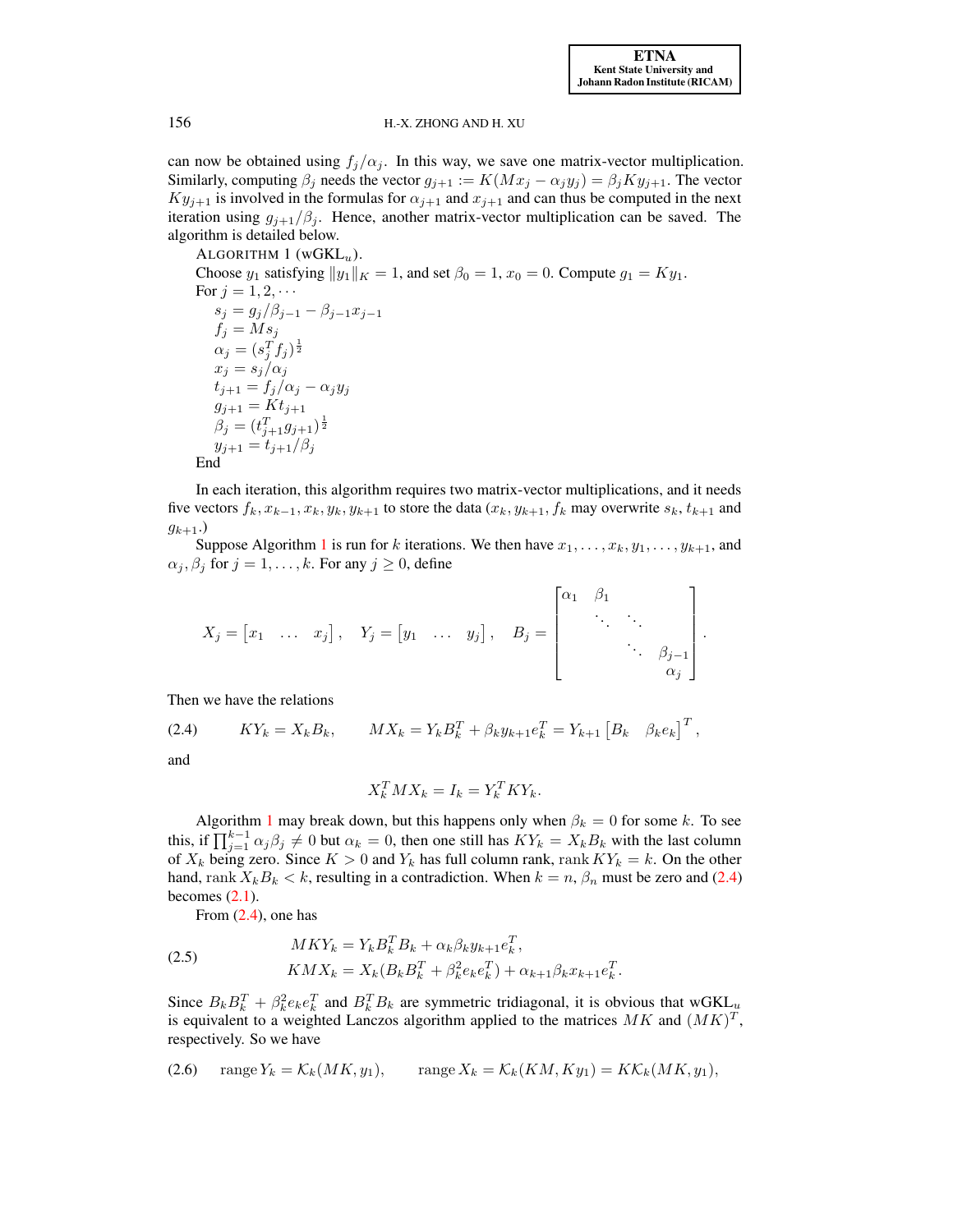where we use the fact that  $x_1$  is parallel to  $Ky_1$  in the second relation.

When the matrix  $B$  in  $(2.1)$  is lower bidiagonal, a corresponding lower bidiagonal version of the weighted Golub-Kahan-Lanczos bidiagonalization algorithm  $(wGKL_l)$  can be derived in the same way. wGKL<sub>l</sub> is actually identical to wGKL<sub>u</sub> if we interchange the roles of K and M and X and Y in [\(2.1\)](#page-1-2). In order to avoid confusion we use  $\tilde{X}$ ,  $\tilde{Y}$ ,  $\tilde{B}$  instead of  $X, Y, B$  in  $(2.1)$ , and we have

<span id="page-4-2"></span>(2.7) 
$$
K\tilde{Y} = \tilde{X}\tilde{B}, \quad M\tilde{X} = \tilde{Y}\tilde{B}^T
$$
 with  $\tilde{B} = \begin{bmatrix} \tilde{\alpha}_1 \\ \tilde{\beta}_1 & \cdot \\ \cdot & \cdot \\ \cdot & \cdot \\ \cdot & \tilde{\beta}_{n-1} & \tilde{\alpha}_n \end{bmatrix},$ 

<span id="page-4-0"></span>and the  $wGKL_l$  method is described by the following algorithm.

ALGORITHM 2 (
$$
wGKL_l
$$
).

Choose  $\tilde{x}_1$  satisfying  $\|\tilde{x}_1\|_M = 1$ , and set  $\tilde{\beta}_0 = 1$ ,  $\tilde{y}_0 = 0$ . Compute  $g_1 = M\tilde{x}_1$ . For  $j = 1, 2, \cdots$  $s_j = g_j / \tilde{\beta}_{j-1} - \tilde{\beta}_{j-1}\tilde{y}_{j-1}$  $f_j = Ks_j$  $\tilde{\alpha}_j = (s_j^T f_j)^{\frac{1}{2}}$  $\tilde{y}_j = s_j/\tilde{\alpha}_j$  $t_{j+1} = f_j/\tilde{\alpha}_j - \tilde{\alpha}_j \tilde{x}_j$  $g_{j+1} = M t_{j+1}$  $\tilde{\beta}_j = (t_{j+1}^T g_{j+1})^{\frac{1}{2}}$  $\tilde{x}_{j+1} = t_{j+1}/\tilde{\beta}_j$ End Similarly, by defining

$$
\tilde{X}_j = \begin{bmatrix} \tilde{x}_1 & \dots & \tilde{x}_j \end{bmatrix}, \qquad \tilde{Y}_j = \begin{bmatrix} \tilde{y}_1 & \dots & \tilde{y}_j \end{bmatrix}, \qquad \tilde{B}_j = \begin{bmatrix} \tilde{\alpha}_1 & & & \\ \tilde{\beta}_1 & \ddots & & \\ & & \ddots & \\ & & & \tilde{\beta}_{j-1} & \tilde{\alpha}_j \end{bmatrix},
$$

one has

$$
K\tilde{Y}_k = \tilde{X}_k \tilde{B}_k + \tilde{\beta}_k \tilde{x}_{k+1} e_k^T = \tilde{X}_{k+1} \begin{bmatrix} \tilde{B}_k \\ \tilde{\beta}_k e_k^T \end{bmatrix}, \qquad M\tilde{X}_k = \tilde{Y}_k \tilde{B}_k^T
$$

and

$$
\tilde{X}_k^T M \tilde{X}_k = I = \tilde{Y}_k^T K \tilde{Y}_k.
$$

<span id="page-4-1"></span>Also,

(2.8) 
$$
K M \tilde{X}_k = \tilde{X}_k \tilde{B}_k \tilde{B}_k^T + \tilde{\alpha}_k \tilde{\beta}_k \tilde{x}_{k+1} e_k^T,
$$

$$
M K \tilde{Y}_k = \tilde{Y}_k (\tilde{B}_k^T \tilde{B}_k + \tilde{\beta}_k^2 e_k e_k^T) + \tilde{\alpha}_{k+1} \tilde{\beta}_k \tilde{y}_{k+1} e_k^T,
$$

and

range 
$$
\tilde{X}_k = \mathcal{K}_k(KM, \tilde{x}_1)
$$
, range  $\tilde{Y}_k = \mathcal{K}_k(MK, M\tilde{x}_1) = M\mathcal{K}_k(KM, \tilde{x}_1)$ .

Algorithm [2](#page-4-0) breaks down only when  $\tilde{\beta}_k = 0$  for some k.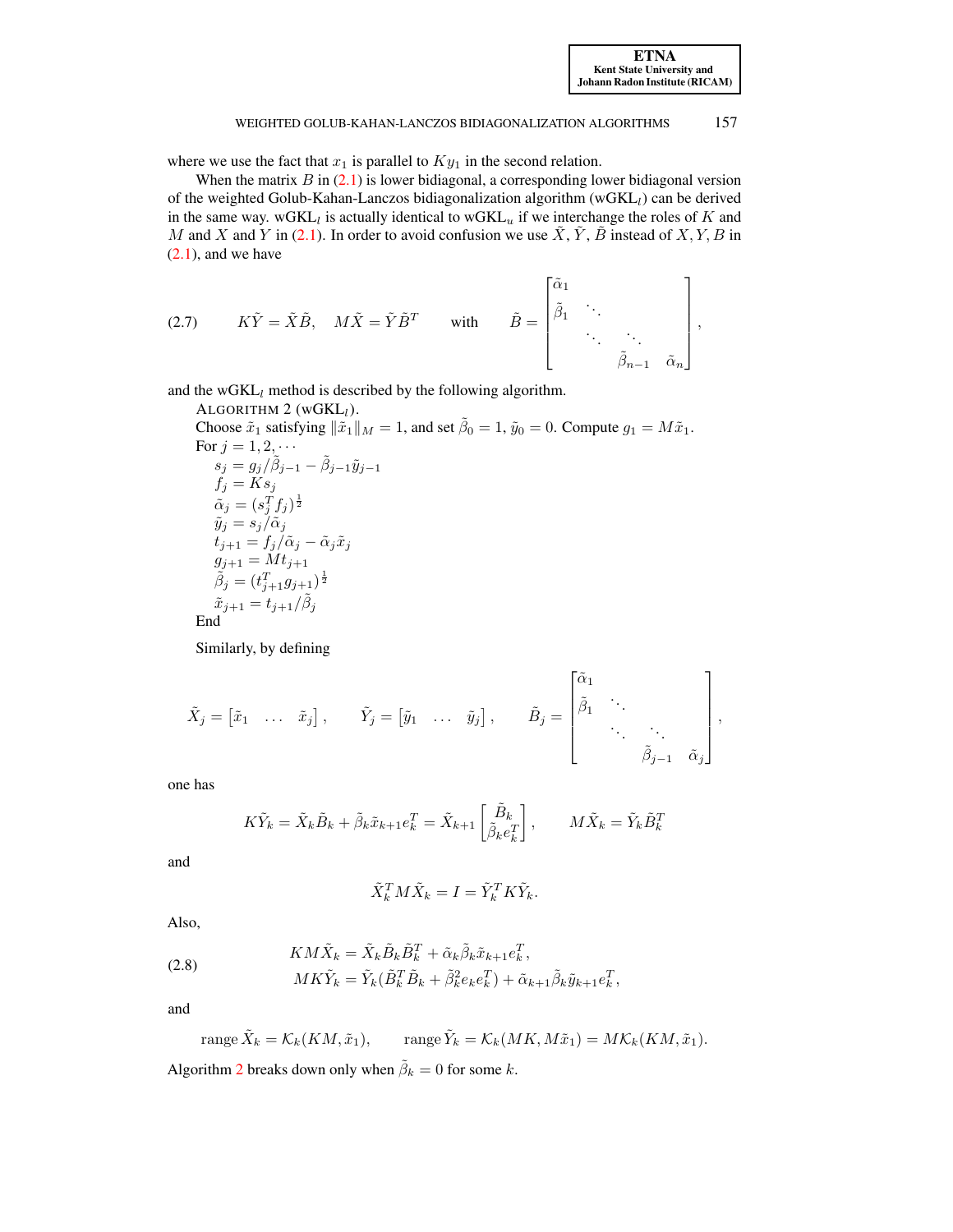<span id="page-5-0"></span>**3. Application to eigenvalue problems.** In this section we discuss how to apply  $wGKL_u$ and wGKL<sub>l</sub> to solve the eigenvalue problem for KM, MK, and  $\mathbf{H} = \begin{bmatrix} 0 & M \\ K & 0 \end{bmatrix}$  $K = 0$ 1 .

<span id="page-5-4"></span>**3.1. The eigenvalue problem for KM and MK.** The relations in  $(2.5)$  and  $(2.8)$ show that Algorithms [1](#page-3-0) and [2](#page-4-0) can be employed to compute the eigenvalues of the matrices MK and KM. Note that  $KM = (MK)^T$ . So in the following, the discussion is mainly focused on the case for the matrix  $MK$ .

We first consider the approximations based on the first relation of  $(2.5)$  produced by wGKL $_u$ . Suppose that  $B_k$  has an SVD

(3.1) 
$$
B_k = \Phi_k \Sigma_k \Psi_k^T, \qquad \Phi_k = [\phi_1 \quad \dots \quad \phi_k],
$$

$$
\Psi_k = [\psi_1 \quad \dots \quad \psi_k], \qquad \Sigma_k = \text{diag}(\sigma_1, \dots, \sigma_k),
$$

with  $\sigma_1 \geq \sigma_2 \geq \ldots \geq \sigma_k > 0$ . Then, from the first relation in [\(2.5\)](#page-3-2) for each  $j \in \{1, \ldots, k\}$ , we may take  $\sigma_j^2$  as a Ritz value of  $MK$  and  $Y_k \psi_j$  as a corresponding right Ritz vector. Since  $Y_k$  is K-orthonormal and  $\Psi_k$  is real orthogonal,  $Y_k\psi_1, \ldots, Y_k\psi_k$  are K-orthonormal. Also, we have the residual formula

<span id="page-5-3"></span><span id="page-5-2"></span>
$$
(MK - \sigma_j^2 I)Y_k \psi_j = \alpha_k \beta_k \psi_{jk} y_{k+1},
$$

where  $\psi_{jk}$  is the kth component of  $\psi_j$ , for  $j = 1, ..., k$ . Similarly, from the second relation in [\(2.5\)](#page-3-2), for each  $j \in \{1, ..., k\}$ , we may take  $X_k \phi_j$  as a corresponding left Ritz vector of MK corresponding to the Ritz value  $\sigma_j^2$ . Note that  $X_k\phi_1, \ldots, X_k\phi_k$  are M-orthonormal, and from the first relation in  $(2.4)$ ,

(3.2) 
$$
X_k \phi_j = \sigma_j^{-1} X_k B_k \psi_j = \sigma_j^{-1} K Y_k \psi_j, \qquad j = 1, ..., k.
$$

Also, based on the second relation in  $(2.5)$  and the first relation in  $(2.4)$ , one has the following residual formula (transposed)

$$
(KM - \sigma_j^2 I)X_k \phi_j = \beta_k \phi_{jk} (\beta_k x_k + \alpha_{k+1} x_{k+1}) = \beta_k \phi_{jk} K y_{k+1},
$$

<span id="page-5-5"></span>for  $j = 1, \ldots, k$ , where  $\phi_{jk}$  is the kth component of  $\phi_j$ . In practice, we may use the residual norms

(3.3) 
$$
\| (MK - \sigma_j^2 I) Y_k \psi_j \|_K = \alpha_k \beta_k |\psi_{jk}|,
$$

$$
\| (KM - \sigma_j^2 I) X_k \phi_j \|_M = \beta_k |\phi_{jk}| \sqrt{\beta_k^2 + \alpha_{k+1}^2}
$$

to design a stopping criterion for  $wGKL_u$ .

The convergence properties can be readily established by employing the convergence theory of the standard Lanczos algorithm [\[8,](#page-25-10) [13,](#page-25-11) [16\]](#page-25-12). We need the following properties of the eigenvalue and eigenvectors of  $MK$ .

PROPOSITION 3.1. *The matrix MK has n positive eigenvalues*  $\lambda_1^2 \geq \lambda_2^2 \geq \ldots \geq \lambda_n^2$ *with*  $\lambda_j > 0$  ( $j = 1, \ldots, n$ ). The corresponding right eigenvectors  $\xi_1, \ldots, \xi_n$  can be cho*sen K*-orthonormal, and the corresponding left eigenvectors  $\eta_1, \ldots, \eta_n$  *can be chosen Morthonormal. In particular, for given*  $\{\xi_j\}$ , *one can choose*  $\eta_j = \lambda_j^{-1} K \xi_j$ , for  $j = 1, 2, ..., n$ , and for given  $\{\eta_j\}$ ,  $\xi_j = \lambda_j^{-1} M \eta_j$ , for  $j = 1, 2, \ldots, n$ .

*Proof.* Using the factorization  $K = LL^T$ , MK is similar to  $L^T M L > 0$ . Let

<span id="page-5-1"></span>
$$
L^T M L = Q \operatorname{diag}(\lambda_1^2, \dots, \lambda_n^2) Q^T,
$$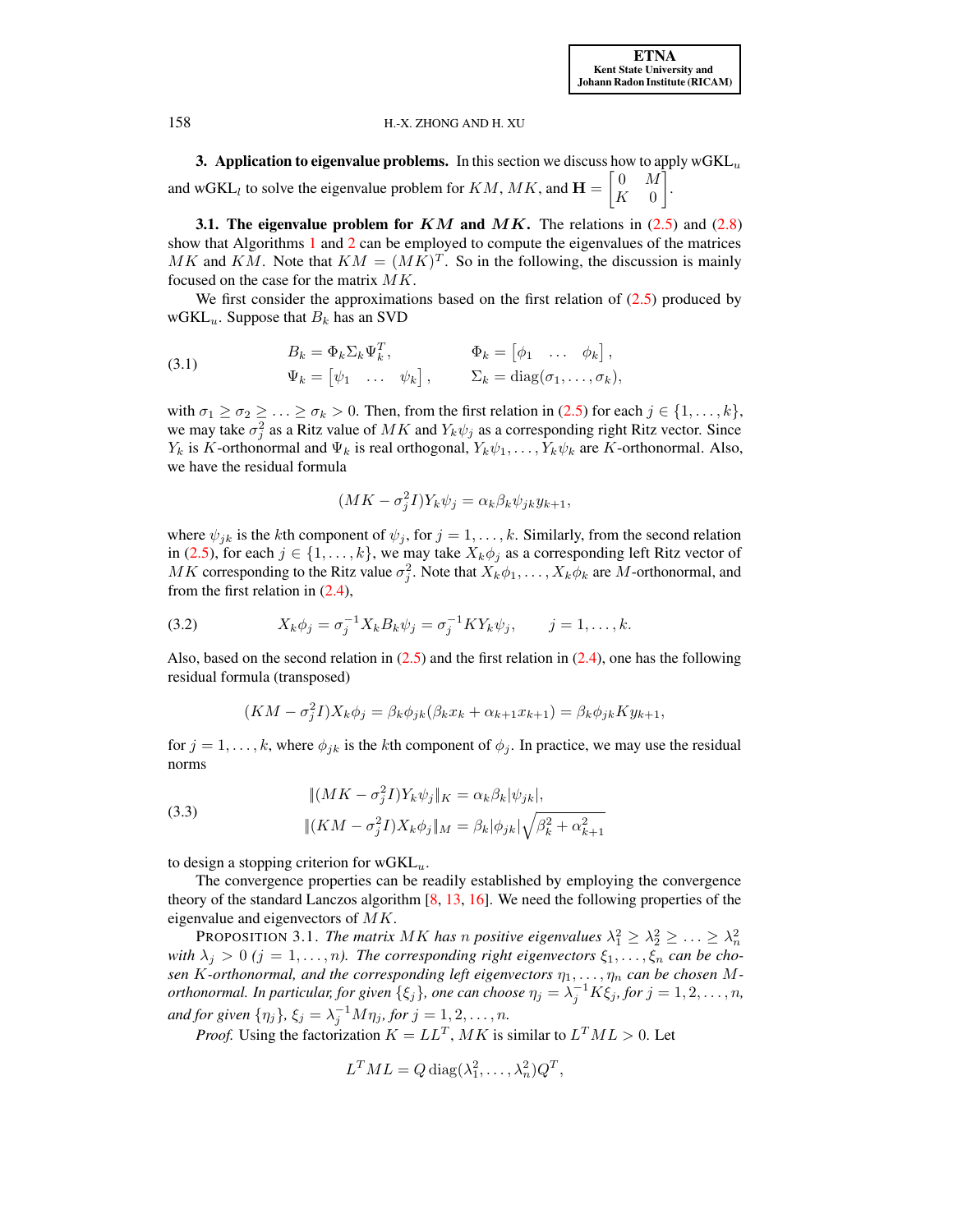where Q is real orthogonal. Then  $\lambda_1^2, \dots, \lambda_n^2$  are the eigenvalues of  $MK$ , and  $\xi_j = L^{-T} Q e_j$ , for  $j = 1, \ldots, n$ , are the corresponding right eigenvectors. Clearly,  $\xi_1, \ldots, \xi_n$  are Korthonormal.

For each  $\eta_j = \lambda_j^{-1} K \xi_j$ , by premultiplying  $\lambda_j^{-1} K$  to  $MK \xi_j = \lambda_j^2 \xi_j$ , one has the relation  $KM\eta_j = \lambda_j^2 \eta_j$  or, equivalently,  $\eta_j^T MK = \lambda_j^2 \eta_j^T$ . So  $\eta_1, \dots, \eta_n$  are the corresponding left eigenvectors of  $MK$ . The  $M$ -orthonormality can be obtained from

$$
\eta_i^T M \eta_j = \lambda_i^{-1} \lambda_j^{-1} \xi_i^T K M K \xi_j = \frac{\lambda_j}{\lambda_i} \xi_i^T K \xi_j.
$$

Thus,  $\eta_i^T M \eta_j$  equals 1 if  $i = j$  and 0 if  $i \neq j$ .

In the same way, we can show that  $\xi_j = \lambda_j^{-1} M \eta_j$ , for  $j = 1, 2, ..., n$ , are K-orthonormal right eigenvectors if  $\{\eta_j\}$  is a set of M-orthonormal left eigenvectors.  $\Box$ 

We need the following definitions. For two vectors  $0 \neq x, y \in \mathbb{R}^n$  and  $0 < A \in \mathbb{R}^{n \times n}$ , we define the angles

<span id="page-6-2"></span>
$$
\theta(x, y) = \arccos \frac{|x^T y|}{\|x\| \|y\|}, \qquad \theta_A(x, y) = \arccos \frac{|(x, y)_A|}{\|x\| \|x\| \|y\| A}.
$$

We also denote by  $C_i(x)$  the degree-j Chebyshev polynomial of the first kind.

The following convergence results are based on the theory given in [\[16\]](#page-25-12).

THEOREM 3.2. Let  $\lambda_1^2 \geq \lambda_2^2 \geq \ldots \geq \lambda_n^2 > 0$  be the eigenvalues of MK with  $\lambda_j > 0$ , for  $j = 1, \ldots, n$ . Let  $\xi_1, \ldots, \xi_n$  be the corresponding K-orthonormal right *eigenvectors, and following Proposition* [3.1,](#page-5-1) let  $\eta_j := \lambda_j^{-1} K \xi_j$ ,  $j = 1, ..., n$ , be the *corresponding* M-orthonormal left eigenvectors. Suppose that  $B_k$  has an SVD [\(3.1\)](#page-5-2) with  $\sigma_1 \geq \sigma_2 \geq \ldots \geq \sigma_k > 0$ . Consider the Ritz values  $\sigma_1^2, \ldots, \sigma_k^2$ , the corresponding K-ortho*normal right Ritz vectors*  $Y_k \psi_1, \ldots, Y_k \psi_k$ , and the M-orthonormal left Ritz vectors associated *with*  $MK, X_k\phi_1, \ldots, X_k\phi_k$ *. Let* 

$$
\gamma_j = \frac{\lambda_j^2 - \lambda_{j+1}^2}{\lambda_{j+1}^2 - \lambda_n^2}, \qquad \tilde{\gamma}_j = \frac{\lambda_{n-k+j-1}^2 - \lambda_{n-k+j}^2}{\lambda_1^2 - \lambda_{n-k+j-1}^2}, \qquad 1 \le j \le k,
$$

*and*  $y_1$  *be the initial vector in Algorithm [1.](#page-3-0) Then, for*  $j = 1, \ldots, k$ *,* 

(3.4) 
$$
0 \leq \lambda_j^2 - \sigma_j^2 \leq (\lambda_1^2 - \lambda_n^2) \left( \frac{\pi_{j,k} \tan \theta_K(y_1, \xi_j)}{C_{k-j} (1 + 2\gamma_j)} \right)^2
$$

*with*

<span id="page-6-0"></span>
$$
\pi_{1,k} = 1, \quad \pi_{j,k} = \prod_{i=1}^{j-1} \frac{\sigma_i^2 - \lambda_n^2}{\sigma_i^2 - \lambda_j^2}, \quad j > 1,
$$

<span id="page-6-1"></span>*and*

(3.5) 
$$
0 \le \sigma_j^2 - \lambda_{n-k+j}^2 \le (\lambda_1^2 - \lambda_n^2) \left( \frac{\tilde{\pi}_{j,k} \tan \theta_K(y_1, \xi_{n-k+j})}{C_{j-1} (1 + 2\tilde{\gamma}_j)} \right)^2
$$

*with*

$$
\tilde{\pi}_{k,k} = 1, \quad \tilde{\pi}_{j,k} = \prod_{i=j+1}^{k} \frac{\sigma_i^2 - \lambda_1^2}{\sigma_i^2 - \lambda_{n-k+j}^2}, \qquad j < k.
$$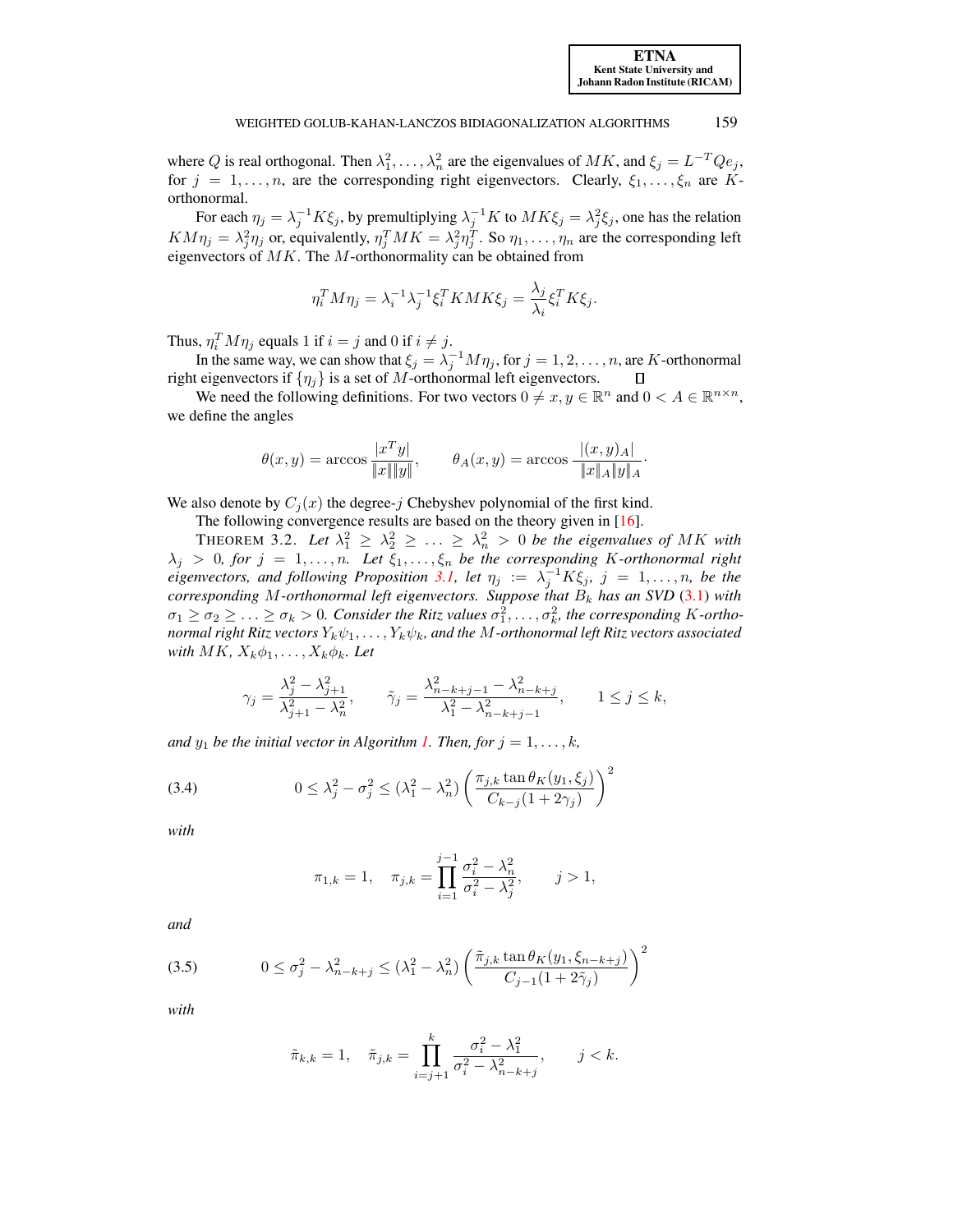*The corresponding Ritz vectors have the following bounds:*

(3.6)  
\n
$$
\sqrt{\left(\frac{\sigma_j}{\lambda_j}\right)^2 \sin^2 \theta_M(X_k \phi_j, \eta_j) + 1 - \left(\frac{\sigma_j}{\lambda_j}\right)^2}
$$
\n
$$
= \sin \theta_K(Y_k \psi_j, \xi_j) \le \frac{\pi_j \sqrt{1 + (\alpha_k \beta_k)^2 / \delta_j^2}}{C_{k-j}(1 + 2\gamma_j)} \sin \theta_K(y_1, \xi_j)
$$

 $with \delta_j = \min_{i \neq j} |\lambda_j^2 - \sigma_i^2|$  and

<span id="page-7-0"></span>
$$
\pi_1 = 1, \quad \pi_j = \prod_{i=1}^{j-1} \frac{\lambda_i^2 - \lambda_n^2}{\lambda_i^2 - \lambda_j^2}, \quad j > 1,
$$

<span id="page-7-2"></span>*and*

(3.7) 
$$
\sqrt{\left(\frac{\sigma_j}{\lambda_{n-k+j}}\right)^2 \sin \theta_M(X_k \phi_j, \eta_{n-k+j}) + 1 - \left(\frac{\sigma_j}{\lambda_{n-k+j}}\right)^2}
$$

$$
= \sin \theta_K(Y_k \psi_j, \xi_{n-k+j}) \le \frac{\tilde{\pi}_j \sqrt{1 + (\alpha_k \beta_k)^2 / \tilde{\delta}_j^2}}{C_{j-1} (1 + 2\tilde{\gamma}_j)} \sin \theta_K(y_1, \xi_{n-k+j})
$$

 $with \ \tilde{\delta}_j = \min_{i \neq j} |\lambda_{n-k+j}^2 - \sigma_i^2|$  and

<span id="page-7-1"></span>
$$
\tilde{\pi}_k = 1, \quad \tilde{\pi}_j = \prod_{i=n-k+j+1}^n \frac{\lambda_i^2 - \lambda_1^2}{\lambda_i^2 - \lambda_{n-k+j}^2}, \qquad j < k.
$$

*Proof.* We first prove [\(3.4\)](#page-6-0) and [\(3.6\)](#page-7-0). As shown in the proof of Proposition [3.1,](#page-5-1) for any j, the vector  $L^T \xi_j$  is a unit eigenvector of  $L^T M L$  corresponding to the eigenvalue  $\lambda_j^2$ , and  $L^T \xi_1, \ldots, L^T \xi_n$  are orthonormal. The first equation of [\(2.5\)](#page-3-2) can be transformed to

(3.8) 
$$
L^T M L V_k = V_k B_k^T B_k + \alpha_k \beta_k v_{k+1} e_k^T,
$$

where  $V_k = L^T Y_k$ ,  $v_{k+1} = L^T y_{k+1}$ , and  $V_{k+1}$  is orthonormal, which can be considered as the relation derived by applying the standard Lanczos algorithm to  $L^T M L$ . Hence,  $\sigma_1^2, \ldots, \sigma_k^2$ are the Ritz values of  $L^T M L$ , and  $V_k \psi_1, \ldots, V_k \psi_k$  are the corresponding orthonormal right (left) Ritz vectors. Applying the standard Lanczos convergence results in [\[16,](#page-25-12) Section 6.6] to  $(3.8)$ , one has

$$
0 \leq \lambda_j^2 - \sigma_j^2 \leq (\lambda_1^2 - \lambda_n^2) \left( \frac{\pi_{j,k} \tan \theta (L^T y_1, L^T \xi_j)}{C_{k-j} (1 + 2\gamma_j)} \right)^2,
$$
  

$$
\sin \theta (V_k \psi_j, L^T \xi_j) \leq \frac{\pi_j \sqrt{1 + (\alpha_k \beta_k)^2 / \delta_j^2}}{C_{k-j} (1 + \gamma_j)} \sin \theta (L^T y_1, L^T \xi_j),
$$

where  $\pi_{j,k}, \pi_j, \delta_j, \gamma_j$  are defined in the theorem. The bounds [\(3.4\)](#page-6-0) and [\(3.6\)](#page-7-0) can be derived simply by using the identities

$$
\theta(L^T y_1, L^T \xi_j) = \theta_K(y_1, \xi_j), \qquad \theta(V_k \psi_j, L^T \xi_j) = \theta(L^T Y_k \psi_j, L^T \xi_j) = \theta_K(Y_k \psi_j, \xi_j).
$$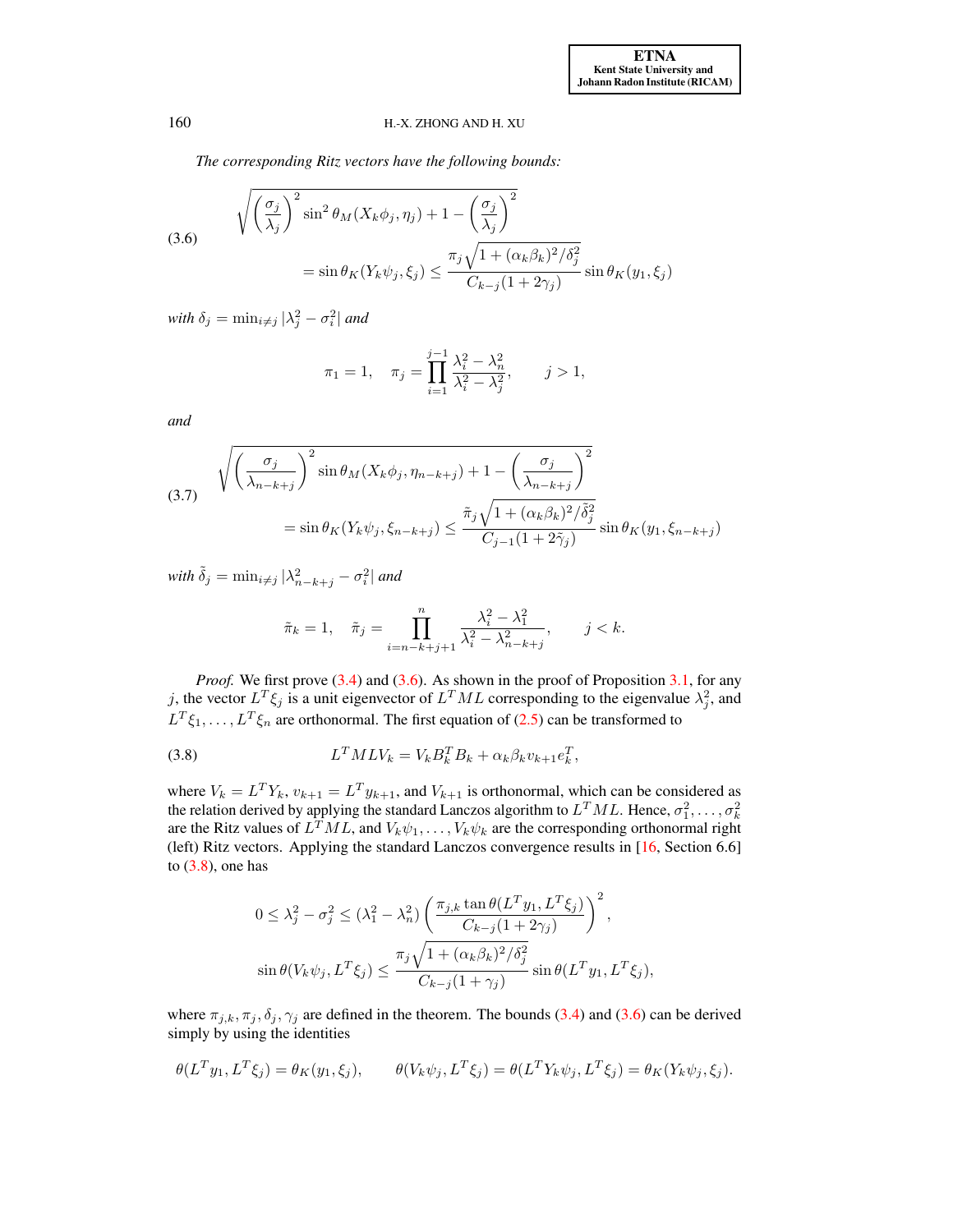We still need to prove equality in  $(3.6)$ . By  $(3.2)$ ,

(3.9)  
\n
$$
\cos \theta_M(\eta_j, X_k \phi_j) = \cos \theta_M(K\xi_j/\lambda_j, KY_k \psi_j/\sigma_j) = \frac{|\psi_j^T Y_k^T K M K \xi_j|}{\sigma_j \lambda_j}
$$
\n
$$
= \frac{\lambda_j}{\sigma_j} |\psi_j^T Y_k^T K \xi_j| = \frac{\lambda_j}{\sigma_j} \cos \theta_K(Y_k \psi_j, \xi_j).
$$

<span id="page-8-0"></span>Hence

(3.10) 
$$
\cos \theta_K(Y_k \psi_j, \xi_j) = \frac{\sigma_j}{\lambda_j} \cos \theta_M(X_k \phi_j, \eta_j),
$$

from which one obtains

$$
\sin \theta_K(Y_k \psi_j, \xi_j) = \sqrt{\left(\frac{\sigma_j}{\lambda_j}\right)^2 \sin^2 \theta_M(X_k \phi_j, \eta_j) + 1 - \left(\frac{\sigma_j}{\lambda_j}\right)^2}.
$$

The bounds [\(3.5\)](#page-6-1) and [\(3.7\)](#page-7-2) can be proved by applying these results to the matrix  $(-MK)$ . The equality in  $(3.7)$  can be established from the identity

(3.11) 
$$
\cos \theta_K(Y_k \psi_j, \xi_{n-k+j}) = \frac{\sigma_j}{\lambda_{n-k+j}} \cos \theta_M(X_k \phi_j, \eta_{n-k+j}),
$$

which can be derived in the same way as  $(3.10)$ .

Clearly, the second relation in  $(2.5)$  can also be used to approximate the eigenvalues and eigenvectors of  $MK$  by using the SVD

<span id="page-8-2"></span><span id="page-8-1"></span> $\Box$ 

$$
(3.12) \qquad \begin{bmatrix} B_k & \beta_k e_k \end{bmatrix} \begin{bmatrix} \omega_1 & \dots & \omega_{k+1} \end{bmatrix} = \begin{bmatrix} \zeta_1 & \dots & \zeta_k \end{bmatrix} \begin{bmatrix} \rho_1 & 0 & 0 \\ & \ddots & \ddots \\ 0 & \rho_k & 0 \end{bmatrix}.
$$

In this situation,  $\rho_1^2, \ldots, \rho_k^2$  are the Ritz values and  $X_k \zeta_1, \ldots, X_k \zeta_k$  are the corresponding M-orthonormal left (right) Ritz vectors of  $MK (KM)$ . The residual formula transposed yields

<span id="page-8-4"></span>
$$
(KM - \rho_j^2 I)X_k \zeta_j = \alpha_{k+1} \beta_k \zeta_{jk} x_{k+1},
$$

where  $\zeta_{jk}$  is the kth component of  $\zeta_j$ . From the first equation of [\(2.5\)](#page-3-2) with k replaced by  $k+1$ ,

$$
MKY_{k+1} = Y_{k+1} [B_k \quad \beta_k e_k]^T [B_k \quad \beta_k e_k] + \alpha_{k+1} (\alpha_{k+1} y_{k+1} + \beta_{k+1} y_{k+2}) e_{k+1}^T
$$
  
=  $Y_{k+1} [B_k \quad \beta_k e_k]^T [B_k \quad \beta_k e_k] + \alpha_{k+1} M x_{k+1} e_{k+1}^T$ .

So for each  $j \in \{1, \ldots, k\},\$ 

$$
(MK - \rho_j^2 I)Y_{k+1}\omega_j = \alpha_{k+1}\omega_{j,k+1}Mx_{k+1} = \alpha_{k+1}\omega_{j,k+1}(\alpha_{k+1}y_{k+1} + \beta_{k+1}y_{k+2}),
$$

where  $\omega_{j,k+1}$  is the  $(k+1)$ st component of  $\omega_j$ . Hence  $Y_{k+1}\omega_1,\ldots,Y_{k+1}\omega_k$  can be taken as the right Ritz vectors of  $MK$ , and we have the following residual norm formulas

(3.13) 
$$
\|(KM - \rho_j^2 I)X_k \zeta_j\|_M = \alpha_{k+1}\beta_k |\zeta_{jk}|,
$$

$$
\|(MK - \rho_j^2 I)Y_{k+1}\omega_j\|_K = \alpha_{k+1}|\omega_{j,k+1}|\sqrt{\alpha_{k+1}^2 + \beta_{k+1}^2}.
$$

<span id="page-8-3"></span>[ETNA](http://etna.ricam.oeaw.ac.at) [Kent State University and](http://www.kent.edu) [Johann Radon Institute \(RICAM\)](http://www.ricam.oeaw.ac.at)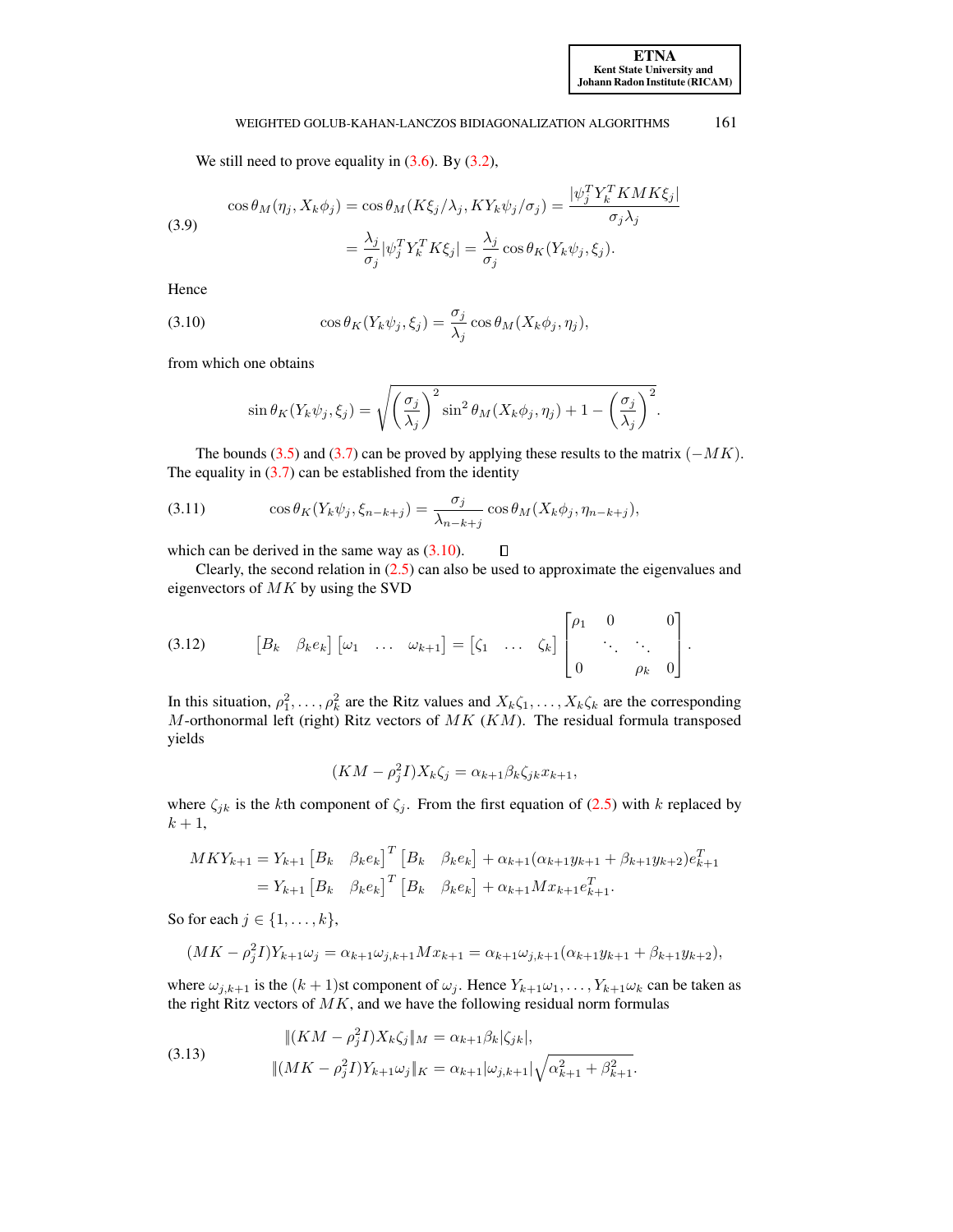Note that by post-multiplying the second equation in [\(2.4\)](#page-3-1) with  $\omega_i$ , one has

(3.14) 
$$
Y_{k+1}\omega_j = \rho_j^{-1}Y_{k+1} \left[B_k \quad \beta_k e_k\right]^T \zeta_j = \rho_j^{-1}MX_k \zeta_j, \qquad j = 1, ..., k.
$$

The same type of convergence theory can be established.

THEOREM 3.3. Let  $\lambda_1^2 \geq \lambda_2^2 \geq \ldots \geq \lambda_n^2 > 0$  be the eigenvalues of MK with  $\lambda_j > 0$ , *for*  $j = 1, \ldots, n$ *. Let*  $\eta_1, \ldots, \eta_n$  *be the corresponding* M-orthonormal left eigenvectors *associated with MK, and following Proposition [3.1,](#page-5-1) let*  $\xi_j = \lambda_j^{-1} M \eta_j$ ,  $j = 1, ..., n$ , be *the corresponding* K-orthonormal right eigenvectors. Suppose that  $\rho_1 \geq \ldots \geq \rho_k$  are the singular values of  $[B_k \quad \beta_k e_k]$ ,  $\zeta_1, \ldots, \zeta_k$  the corresponding orthonormal left singular *vectors, and*  $\omega_1, \ldots, \omega_k$  *the corresponding orthonormal right singular vectors as defined in* [\(3.12\)](#page-8-1)*. Let*  $\gamma_j$ ,  $\tilde{\gamma}_j$ ,  $\pi_j$ , and  $\tilde{\pi}_j$  *be defined in Theorem* [3.2](#page-6-2) *and*  $x_1 = Ky_1 / ||Ky_1||_M$  *be generated by Algorithm [1.](#page-3-0) Then, for*  $j = 1, \ldots, k$ *,* 

<span id="page-9-3"></span><span id="page-9-0"></span>
$$
0 \le \lambda_j^2 - \rho_j^2 \le (\lambda_1^2 - \lambda_n^2) \left( \frac{\kappa_{j,k} \tan \theta_M(x_1, \eta_j)}{C_{k-j} (1 + 2\gamma_j)} \right)^2
$$

*with*

$$
\kappa_{1,k} = 1,
$$
\n $\kappa_{j,k} = \prod_{i=1}^{j-1} \frac{\rho_i^2 - \lambda_n^2}{\rho_i^2 - \lambda_j^2}, \quad j > 1,$ 

*and*

$$
0 \leq \rho_j^2 - \lambda_{n-k+j}^2 \leq (\lambda_1^2 - \lambda_n^2) \left( \frac{\tilde{\kappa}_{j,k} \tan \theta_M(x_1, \eta_{n-k+j})}{C_{j-1} (1 + 2\tilde{\gamma}_j)} \right)^2
$$

*with*

<span id="page-9-1"></span>
$$
\tilde{\kappa}_{k,k} = 1, \qquad \tilde{\kappa}_{j,k} = \prod_{i=j+1}^k \frac{\rho_i^2 - \lambda_1^2}{\rho_i^2 - \lambda_{n-k+j}^2}, \qquad j < k.
$$

*The corresponding Ritz vectors of* MK *have the following bounds:*

(3.15) 
$$
\sqrt{\left(\frac{\rho_j}{\lambda_j}\right)^2 \sin^2 \theta_K(Y_{k+1}\omega_j, \xi_j) + 1 - \left(\frac{\rho_j}{\lambda_j}\right)^2}
$$

$$
= \sin \theta_M(X_k\zeta_j, \eta_j) \le \frac{\pi_j \sqrt{1 + (\alpha_{k+1}\beta_k)^2/\epsilon_j^2}}{C_{k-j}(1 + 2\gamma_j)} \sin \theta_M(x_1, \eta_j),
$$

<span id="page-9-2"></span>*with*  $\epsilon_j = \min_{i \neq j} |\lambda_j^2 - \rho_i^2|$ , and

$$
(3.16) \quad \sqrt{\left(\frac{\rho_j}{\lambda_{n-k+j}}\right)^2 \sin^2 \theta_K(Y_{k+1}\omega_j, \xi_{n-k+j}) + 1 - \left(\frac{\rho_j}{\lambda_{n-k+j}}\right)^2}
$$
\n
$$
= \sin \theta_M(X_k\zeta_j, \eta_{n-k+j}) \le \frac{\tilde{\pi}_j \sqrt{1 + (\alpha_{k+1}\beta_k)^2/\tilde{\epsilon}_j^2}}{C_{j-1}(1+2\tilde{\gamma}_j)} \sin \theta_M(x_1, \eta_{n-k+j}),
$$

 $with \tilde{\epsilon}_j = \min_{i \neq j} |\lambda_{n-k+j}^2 - \rho_i^2|.$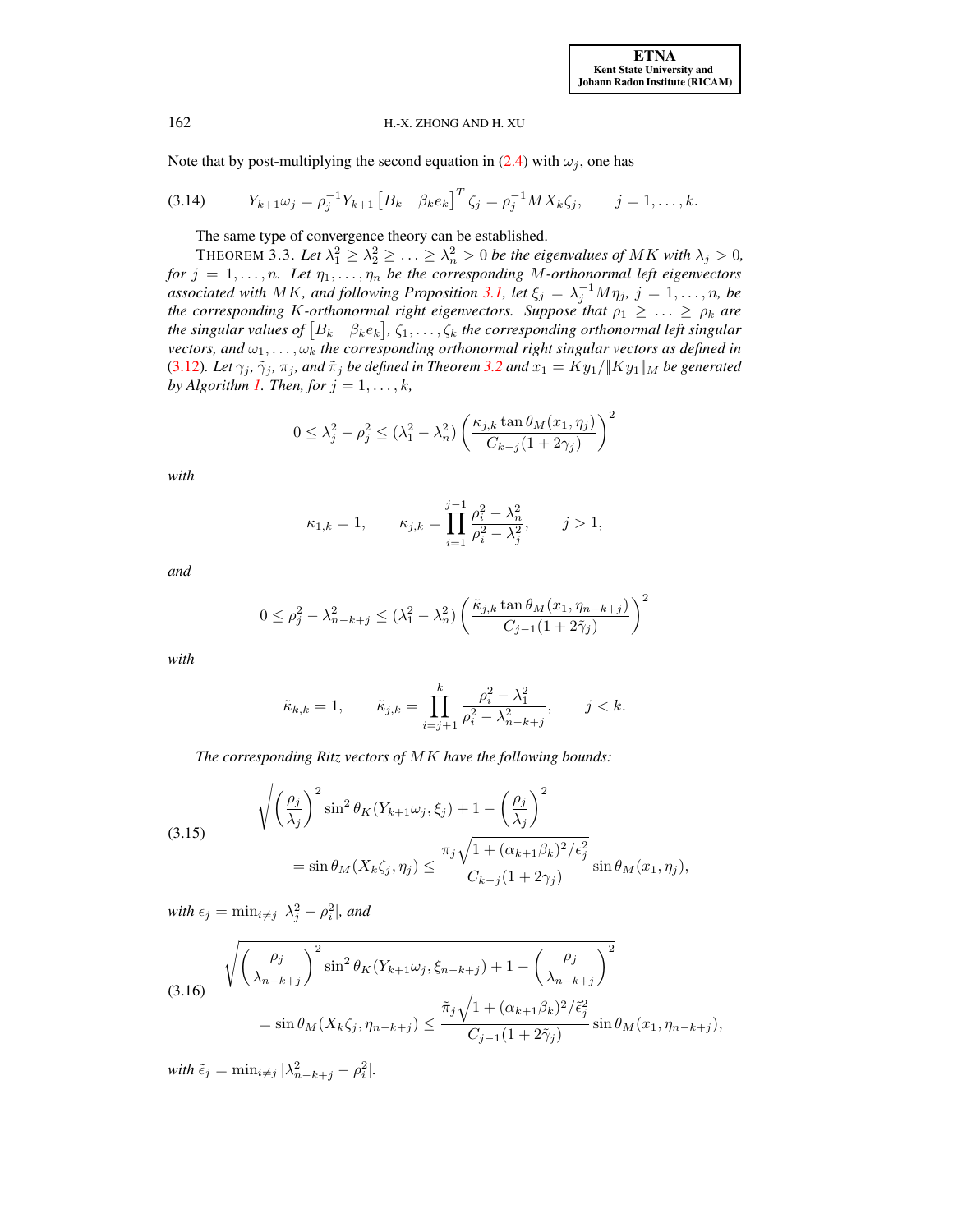*Proof.* The bounds can be established by applying the standard Lanczos convergence results to

$$
R^{T}KRU_{k} = U_{k}(B_{k}B_{k}^{T} + \beta_{k}^{2}e_{k}e_{k}^{T}) + \alpha_{k+1}\beta_{k}u_{k+1}e_{k}^{T},
$$

which is obtained from the second relation of [\(2.5\)](#page-3-2) with  $M = RR^T$ ,  $U_k = R^T X_k$ , and  $u_{k+1} = R^T x_{k+1}.$ 

By [\(3.14\)](#page-9-0),

$$
\cos \theta_K(\xi_j, Y_{k+1}\omega_j) = |\lambda_j^{-1} \rho_j^{-1} \eta_j^T M K M X_k \zeta_j|
$$
  
= 
$$
\frac{\lambda_j}{\rho_j} |\eta_j^T M X_k \zeta_j| = \frac{\lambda_j}{\rho_j} \cos \theta_M (X_k \zeta_j, \eta_j),
$$

from which equality in  $(3.15)$  can be derived.

Similarly, one has

$$
\cos \theta_K(\xi_{n-k+j}, Y_{k+1}\omega_j) = \frac{\lambda_{n-k+j}}{\rho_j} \cos \theta_M(X_k\zeta_j, \eta_{n-k+j}),
$$

which yields equality in  $(3.16)$ .

REMARK 3.4. Since  $\sigma_1, \ldots, \sigma_k$  are the singular values of  $B_k$  and  $\rho_1, \ldots, \rho_k$  are the singular values of  $[B_k \quad \beta_k e_k]$ , from the interlacing properties [\[8,](#page-25-10) Corollary 8.6.3], one has

<span id="page-10-0"></span> $\Box$ 

$$
\rho_1 \geq \sigma_1 \geq \rho_2 \geq \sigma_2 \geq \ldots \geq \rho_k \geq \sigma_k.
$$

From Theorems [3.2](#page-6-2) and [3.3,](#page-9-3) for approximating a large eigenvalue  $\lambda_j^2$  of  $MK$ ,  $\rho_j^2$  will be more accurate than  $\sigma_j^2$  since  $\rho_j^2$  is closer to  $\lambda_j^2$ . Similarly, for approximating a small eigenvalue  $\lambda_j^2$ ,  $\sigma_j^2$  will be more accurate than  $\rho_j^2$ . For instance, if we need to approximate  $\lambda_1^2$ ,  $\rho_1^2$  is more precise than  $\sigma_1^2$ , and for  $\lambda_n^2$ ,  $\sigma_k^2$  is preferable over  $\rho_k^2$ .

REMARK 3.5. Theorems [3.2](#page-6-2) and [3.3](#page-9-3) provide convergence results for both the left and right eigenvectors of MK as well as  $KM = (MK)^T$ . The values of  $\sin \theta_K(y_1, \xi_j)$  and  $\sin \theta_M(x_1, \eta_i)$  represent the influence of the initial vectors  $y_1$  and  $x_1$  to the approximated eigenvectors (and also the approximated eigenvalues). In general, the angles  $\theta_K(y_1, \xi_j)$  and  $\theta_M(x_1, \eta_j)$  are different, but they are related. Recall that,  $x_1 = Ky_1/||Ky_1||_M, \eta_j = \lambda_j^{-1}K\xi_j,$ and  $MK\xi_j = \lambda_j^2 \xi_j$ . So

$$
\cos \theta_M(x_1, \eta_j) = |x_1^T M \eta_j| = \frac{|y_1^T K M K \xi_j|}{\lambda_j \| K y_1 \|_M}
$$
  
= 
$$
\frac{\lambda_j}{\| K y_1 \|_M} |y_1^T K \xi_j| = \frac{\lambda_j}{\| K y_1 \|_M} \cos \theta_K(y_1, \xi_j).
$$

Because

$$
||Ky_1||_M^2 = y_1^T K M K y_1 = (L^T y_1)^T (L^T M L)(L^T y_1), \quad (L^T y_1)^T (L^T y_1) = y_1^T K y_1 = 1,
$$
  
and  $\lambda_1^2, \dots, \lambda_n^2$  are the eigenvalues of  $L^T M L$ , one has

$$
\lambda_n \le \|Ky_1\|_M \le \lambda_1.
$$

Therefore

$$
\frac{\lambda_j}{\lambda_1} \cos \theta_K(y_1, \xi_j) \le \cos \theta_M(x_1, \eta_j) \le \frac{\lambda_j}{\lambda_n} \cos \theta_K(y_1, \xi_j).
$$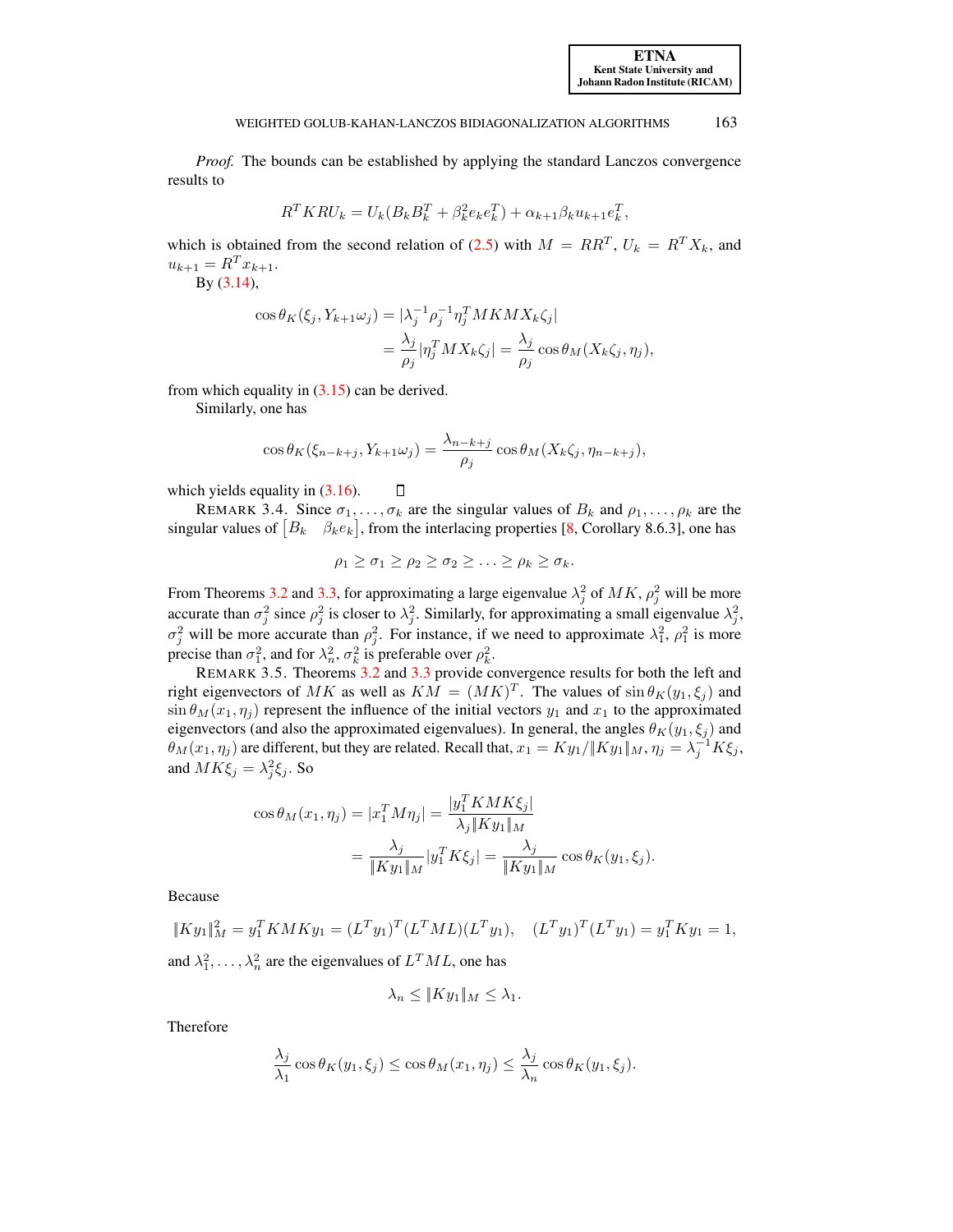REMARK 3.6. The convergence results established in Theorems [3.2](#page-6-2) and [3.3](#page-9-3) are similar to the ones given in [\[16\]](#page-25-12) for the standard Lanczos algorithm applied to the symmetric matrix  $L^T M L$  or  $R^T K R$ , where  $K = L L^T$  and  $M = R R^T$ . The results indicate that the Ritz values and Ritz vectors corresponding to the extreme eigenvalues  $\lambda_1^2$  and  $\lambda_n^2$  converge faster than the rest. Unlike the standard results, where the left and right Ritz vectors corresponding to the same Ritz value can be the same, for each  $j$ , the angles between left and right Ritz vectors and the corresponding eigenvectors are different, cf.,  $(3.10)$  and  $(3.11)$ . On the other hand, these relations show that the two angles are essentially the same when the Ritz value is close to the corresponding eigenvalue.

REMARK 3.7. From the first relation in  $(2.5)$ , Algorithm [1](#page-3-0) (wGKL<sub>u</sub>) is mathematically equivalent to a weighted Lanczos algorithm applied to  $MK$  (by forcing  $Y_k^T K Y_k = I$ ). Algorithm [1](#page-3-0) needs two additional scalar-vector multiplications per iteration and additional storage for saving the vectors  $x_1, \ldots, x_k$  $x_1, \ldots, x_k$  $x_1, \ldots, x_k$ . On the other hand, with Algorithm 1 we are able to provide both left and right Ritz vectors simultaneously. Another advantage of Algorithm [1](#page-3-0) is that the eigenvalues of MK can be approximated by using the singular values of  $[B_k \quad \beta_k e_k]$ , which may yield more accurate approximations for the large eigenvalues of  $MK$ . If we use the singular values and vectors of  $\tilde{B}_k$  and  $\begin{bmatrix} \tilde{B}_k \\ \tilde{\beta}_k e_k^T \end{bmatrix}$ , which are generated by  $wGKL_{l}$ , to approximate the eigenvalues and eigenvectors of  $M\ddot{K}$  and  $KM$ , a convergence theory as in the Theorems [3.2,](#page-6-2) [3.3](#page-9-3) can be established in the same way.

For the rest of this section we discuss the relations between the two algorithms  $wGKL_u$ and wGKL<sub>l</sub>. Denote  $U = R^T X$ ,  $V = L^T Y$ ,  $\tilde{U} = R^T \tilde{X}$ ,  $\tilde{V} = L^T \tilde{Y}$ , where the matrices are those from  $(2.1)$ ,  $(2.3)$ , and  $(2.7)$ . All of them are orthogonal matrices. Note that from  $(2.2)$ with  $A = R<sup>T</sup>L$ , one finds

$$
R^T L = U B V^T = \tilde{U} \tilde{B} \tilde{V}^T.
$$

Thus,

$$
\tilde{U}^T U B = \tilde{B} \tilde{V}^T V.
$$

If we choose  $y_1$  and set  $\tilde{x}_1 = x_1 = Ky_1/||Ky_1||_M$ , then the first columns of  $\tilde{U}$  and U are identical or the first column of  $\tilde{U}^TU$  is  $e_1$ . Since  $\tilde{U}^TUBB^T(\tilde{U}^TU)^T = \tilde{B}\tilde{B}^T$  is a tridiagonal reduction of  $BB^T$ , if all  $\beta_j, \alpha_j, \tilde{\beta}_j, \tilde{\alpha}_j$  are positive, then by the implicit-Q Theorem [\[8\]](#page-25-10),  $\tilde{U}^T U = I$ , i.e.,  $U = \tilde{U}$ , or equivalently,  $X = \tilde{X}$ . Then  $\tilde{B} = BQ$  with  $Q = V^T \tilde{V}$  is an RQ factorization of the lower bidiagonal matrix  $\ddot{B}$ . Hence, when wGKL<sub>u</sub> starts with  $y_1$  and wGKL<sub>l</sub> starts with  $\tilde{x}_1 = Ky_1 / ||Ky_1||_M$ , if both algorithms can be run for *n* iterations, then the generated matrices satisfy  $\ddot{X} = X$ ,  $\ddot{Y} = YQ$ . Since

$$
\tilde{B}^T \tilde{B} = Q^T B^T B Q,
$$

it is not difficult to see that  $Q$  is just the orthogonal matrix generated by applying one  $QR$ iteration from  $B^T B$  to  $\tilde{B}^T \tilde{B}$  with zero shift [\[8\]](#page-25-10).

<span id="page-11-0"></span>Clearly, one has

$$
BB^T = \tilde{B}\tilde{B}^T.
$$

For any integer  $1 \leq k \leq n$ , by comparing the leading  $k \times k$  principal submatrices of  $BB^T$ and  $\tilde{B}\tilde{B}^T$ , one has

(3.17) 
$$
\begin{bmatrix} B_k & \beta_k e_k \end{bmatrix} \begin{bmatrix} B_k & \beta_k e_k \end{bmatrix}^T = \tilde{B}_k \tilde{B}_k^T.
$$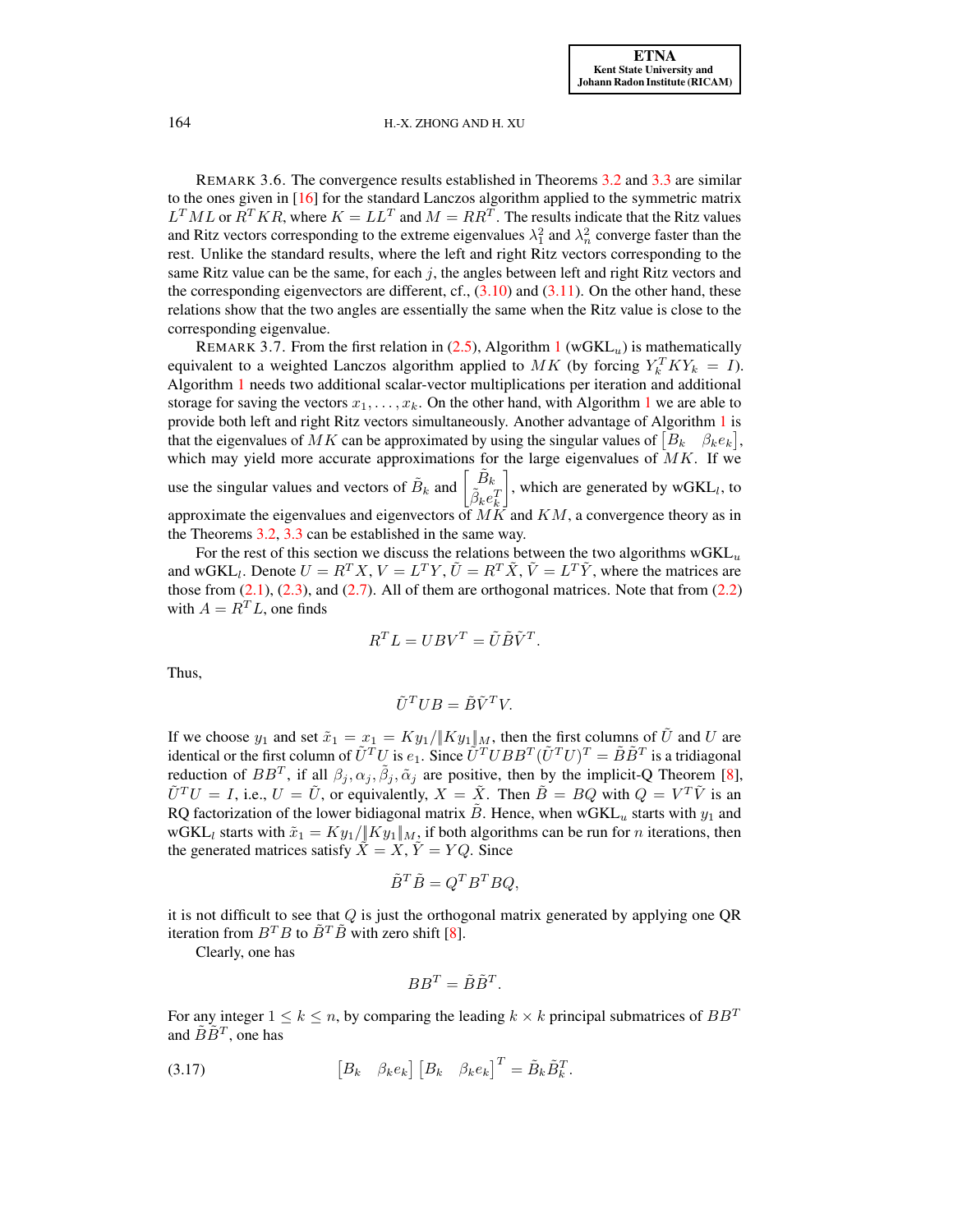So the singular values of  $\tilde{B}_k$  and  $[B_k \quad \beta_k e_k]$  are identical.

Now we have four matrices

$$
\begin{bmatrix} \tilde{B}_k \\ \tilde{\beta}_k e_k^T \end{bmatrix}, \qquad \tilde{B}_k, \qquad \begin{bmatrix} B_k & \beta_k e_k \end{bmatrix}, \qquad B_k,
$$

and the singular values of each matrix can be used for eigenvalue approximations. Following the same arguments given in Remark [3.4,](#page-10-0) the squares of the large singular values of  $\tilde{B}_k$  $\tilde{\beta}_k e_k^T$ 1 are closer to the large eigenvalues of  $MK$  than those of  $\tilde{B}_k$ . So they are also closer than those

of  $[B_k \quad \beta_k e_k]$  and  $B_k$ . Similarly, the squares of the small singular values of  $B_k$  are closest to the small eigenvalues of  $MK$  among those of the above four matrices. We illustrate this feature by a numerical example in the next section.

Similarly, when wGKL<sub>l</sub> starts with  $\tilde{x}_1$  and wGKL<sub>u</sub> starts with  $y_1 = \tilde{y}_1 = M\tilde{x}_1/\Vert M\tilde{x}_1\Vert_K$ , we have  $\hat{Y} = Y$  and  $\hat{X} = X\hat{Q}$  with the orthogonal matrix  $\hat{Q}$  satisfying  $B = \hat{Q}\hat{B}$ . This has the interpretation that  $\tilde{Q}$  is obtained by performing one QR iteration on  $\tilde{B}\tilde{B}^T$  with zero shift. In this case, among the above four matrices  $[B_k \quad \beta_k e_k]$  will provide the best approximations to the large eigenvalues of  $MK$ , and  $\tilde{B}_k$  will provide the best approximations to the small eigenvalues of MK.

3.2. The linear response eigenvalue problem. In this section we apply the algorithms  $wGKL_u$  and  $wGKL_l$  to solve the eigenvalue problem for the matrix

$$
\mathbf{H} = \begin{bmatrix} 0 & M \\ K & 0 \end{bmatrix}, \qquad 0 < K, M \in \mathbb{R}^{n \times n}.
$$

Such an eigenvalue problem arises in the linear response problem [\[2,](#page-25-13) [3,](#page-25-14) [5,](#page-25-5) [9,](#page-25-6) [10,](#page-25-7) [14\]](#page-25-8). We only consider wGKL<sub>u</sub> since the results about wGKL<sub>l</sub> can be established in the same way. Let  $X_k, Y_k, B_k$  be generated by Algorithm [1](#page-3-0) after k iterations. Define

<span id="page-12-0"></span>
$$
\mathbf{X}_{j} = \begin{bmatrix} Y_{j} & 0 \\ 0 & X_{j} \end{bmatrix}, \quad \mathbf{B}_{j} = \begin{bmatrix} 0 & B_{j}^{T} \\ B_{j} & 0 \end{bmatrix}
$$

.

Then from  $(2.4)$ ,

(3.18) 
$$
\mathbf{H} \mathbf{X}_k = \mathbf{X}_k \mathbf{B}_k + \beta_k \begin{bmatrix} y_{k+1} \\ 0 \end{bmatrix} e_{2k}^T.
$$

Let

$$
\tilde{\mathbf{P}}_k = \begin{bmatrix} e_1 & e_{k+1} & e_2 & e_{k+2} & \dots & e_k & e_{2k} \end{bmatrix}.
$$

<span id="page-12-1"></span>One has

(3.19) 
$$
\mathbf{H}(\mathbf{X}_{k}\tilde{\mathbf{P}}_{k}) = (\mathbf{X}_{k}\tilde{\mathbf{P}}_{k})(\tilde{\mathbf{P}}_{k}^{T}\mathbf{B}_{k}\tilde{\mathbf{P}}_{k}) + \beta_{k} \begin{bmatrix} y_{k+1} \\ 0 \end{bmatrix} e_{2k}^{T},
$$

where  $\tilde{\mathbf{P}}_k^T \mathbf{B}_k \tilde{\mathbf{P}}_k$  is a symmetric tridiagonal matrix with zero diagonal entries and

$$
\mathbf{X}_{k}\tilde{\mathbf{P}}_{k} = \begin{bmatrix} y_{1} & 0 & y_{2} & 0 & \dots & y_{k-1} & 0 & y_{k} & 0 \\ 0 & x_{1} & 0 & x_{2} & \dots & 0 & x_{k-1} & 0 & x_{k} \end{bmatrix}.
$$

Using  $(2.6)$ , one has

range 
$$
\mathbf{X}_k
$$
 = range  $\mathbf{X}_k \tilde{\mathbf{P}}_k = \mathcal{K}_{2k} \left( \mathbf{H}, \begin{bmatrix} y_1 \\ 0 \end{bmatrix} \right)$ .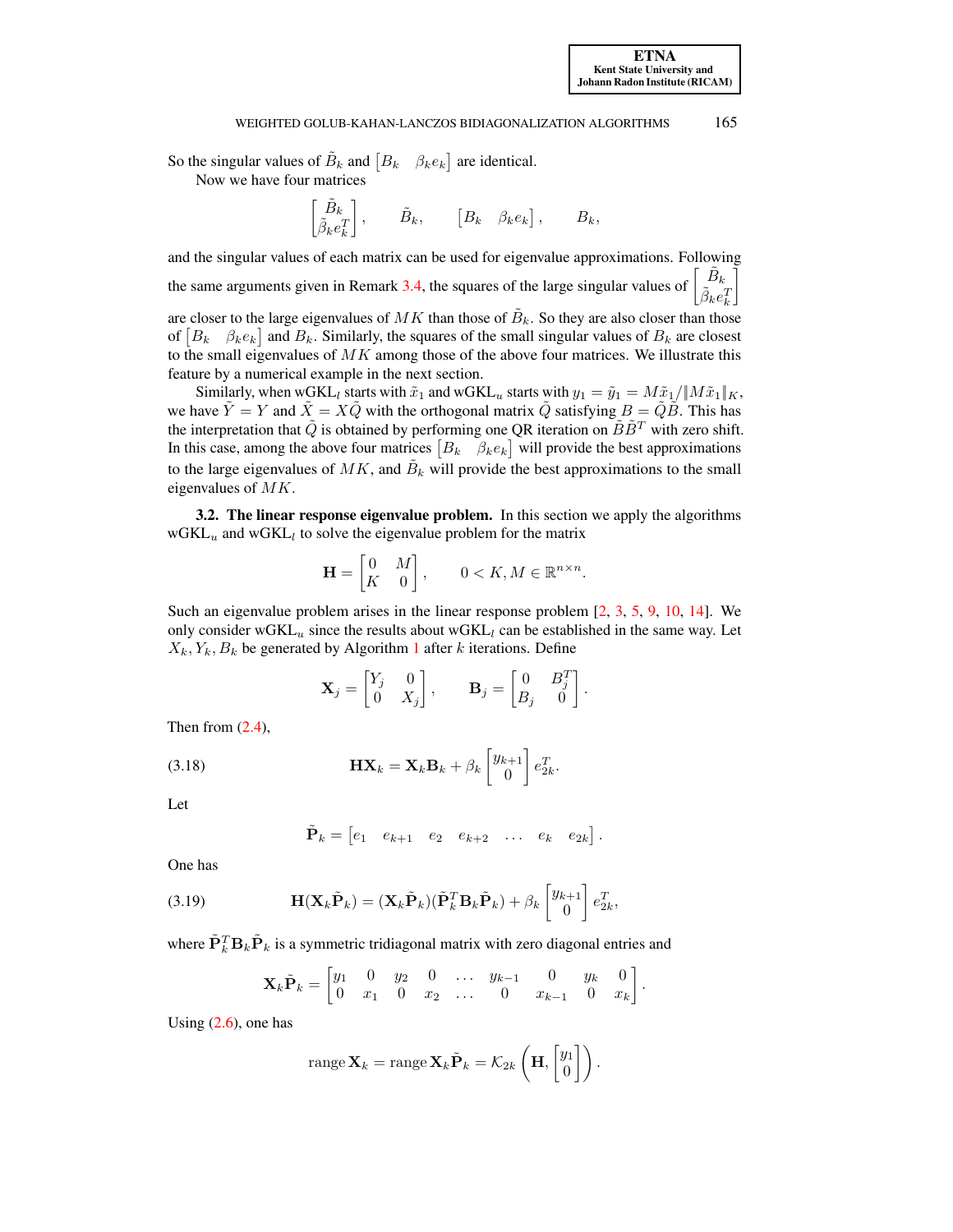So, running k iterations of wGKL<sub>u</sub> is just the same as running  $2k$  iterations of a weighted Lanczos algorithm with **H** and an initial vector of the special form  $\begin{bmatrix} y_1^T & 0 \end{bmatrix}^T$ . Define

$$
\mathbf{K} = \begin{bmatrix} K & 0 \\ 0 & M \end{bmatrix}, \qquad \mathbf{M} = \begin{bmatrix} M & 0 \\ 0 & K \end{bmatrix}.
$$

Suppose  $B_k$  has an SVD [\(3.1\)](#page-5-2) with  $\sigma_1 \ge \sigma_2 \ge \ldots \ge \sigma_k > 0$ . From [\(3.18\)](#page-12-0), we may take  $\pm \sigma_1, \ldots, \pm \sigma_k$  as Ritz values of **H** and

<span id="page-13-2"></span>
$$
\mathbf{v}_j^{\pm} = \frac{1}{\sqrt{2}} \begin{bmatrix} Y_k \psi_j \\ \pm X_k \phi_j \end{bmatrix}, \qquad j = 1, \dots, k,
$$

as the corresponding  $K$ -orthonormal right Ritz vectors, and from

(3.20) 
$$
\mathbf{H}^T = \begin{bmatrix} 0 & I_n \\ I_n & 0 \end{bmatrix} \mathbf{H} \begin{bmatrix} 0 & I_n \\ I_n & 0 \end{bmatrix},
$$

one may take

<span id="page-13-1"></span><span id="page-13-0"></span>
$$
\mathbf{u}_j^{\pm} = \frac{1}{\sqrt{2}} \begin{bmatrix} \pm X_k \phi_j \\ Y_k \psi_j \end{bmatrix}, \qquad j = 1, \dots, k,
$$

as the corresponding M-orthonormal left Ritz vectors.

From [\(3.18\)](#page-12-0), for any  $j \in \{1, ..., k\}$ ,

$$
\mathbf{H}\mathbf{v}_j^{\pm} = \pm \sigma_j \mathbf{v}_j^{\pm} \pm \frac{\beta_k \phi_{jk}}{\sqrt{2}} \begin{bmatrix} y_{k+1} \\ 0 \end{bmatrix}, \qquad \mathbf{H}^T \mathbf{u}_j^{\pm} = \pm \sigma_j \mathbf{u}_j^{\pm} \pm \frac{\beta_k \phi_{jk}}{\sqrt{2}} \begin{bmatrix} 0 \\ y_{k+1} \end{bmatrix},
$$

where  $\phi_{jk}$  is the kth component of  $\phi_j$ . In practice, we may use the residual norm

$$
(3.21)\ \|\mathbf{H}\mathbf{v}_j^+ - \sigma_j \mathbf{v}_j^+\|_{\mathbf{K}} = \|\mathbf{H}^T\mathbf{u}_j^+ - \sigma_j \mathbf{u}_j^+\|_{\mathbf{M}} = \frac{1}{\sqrt{2}}\|MX_k\phi_j - \sigma_j Y_k\psi_j\|_{K} = \frac{\beta_k|\phi_{jk}|}{\sqrt{2}}
$$

to design a stopping criterion. When  $\beta_k = 0$  for some k, all  $\pm \sigma_j$  are eigenvalues of **H** and  $\mathbf{u}_j^{\pm}$  and  $\mathbf{v}_j^{\pm}$  are the corresponding left and right eigenvectors for  $j = 1, \dots, k$ .

REMARK 3.8. In general, based on [\(3.19\)](#page-12-1), if  $(\theta_j, g_j)$ ,  $j = 1, \ldots, 2k$ , are the eigenpairs of  $\tilde{\mathbf{P}}_k^T \mathbf{B}_k \tilde{\mathbf{P}}_k$ , i.e.,  $\tilde{\mathbf{P}}_k^T \mathbf{B}_k \tilde{\mathbf{P}}_k g_j = \theta_j g_j$  with  $g_1, \ldots, g_{2k}$  orthonormal, then  $(\theta_i, q_i)$ , for  $i = 1, \ldots, 2k$ , are the approximate eigenpairs of H, where  $q_i = \mathbf{X}_k \tilde{\mathbf{P}}_k q_i$  and

(3.22) 
$$
\|\mathbf{H}q_i - \theta_i q_i\|_{\mathbf{K}} = \left\|\beta_k \begin{bmatrix} y_{k+1} \\ 0 \end{bmatrix} e_{2k}^T g_i \right\|_{\mathbf{K}} = \beta_k |g_{i,2k}|,
$$

where  $g_{i,2k}$  is the 2kth component of  $g_i$ .

REMARK 3.9. Although it is quite natural to use the weighted norms in [\(3.21\)](#page-13-0) and [\(3.22\)](#page-13-1) to measure the residual errors, in the numerical examples given below, we will use the 1-norm instead to keep the computations simple.

<span id="page-13-3"></span>A basic algorithm for solving the linear response eigenvalue problem reads as follows. ALGORITHM  $3$  (wGKL<sub>u</sub>-LREP).

- [1](#page-3-0). Run k steps of Algorithm 1 with an initial  $y_1$  and an appropriate integer k to generate  $B_k$ ,  $Y_k$ , and  $X_k$ .
- 2. Compute an SVD of  $B_k$  as in [\(3.1\)](#page-5-2), select  $l(\leq k)$  wanted singular value  $\sigma_j$ , and the associated left and right singular vector  $\phi_j$  and  $\psi_j$ ,  $j = 1, \ldots, l$ .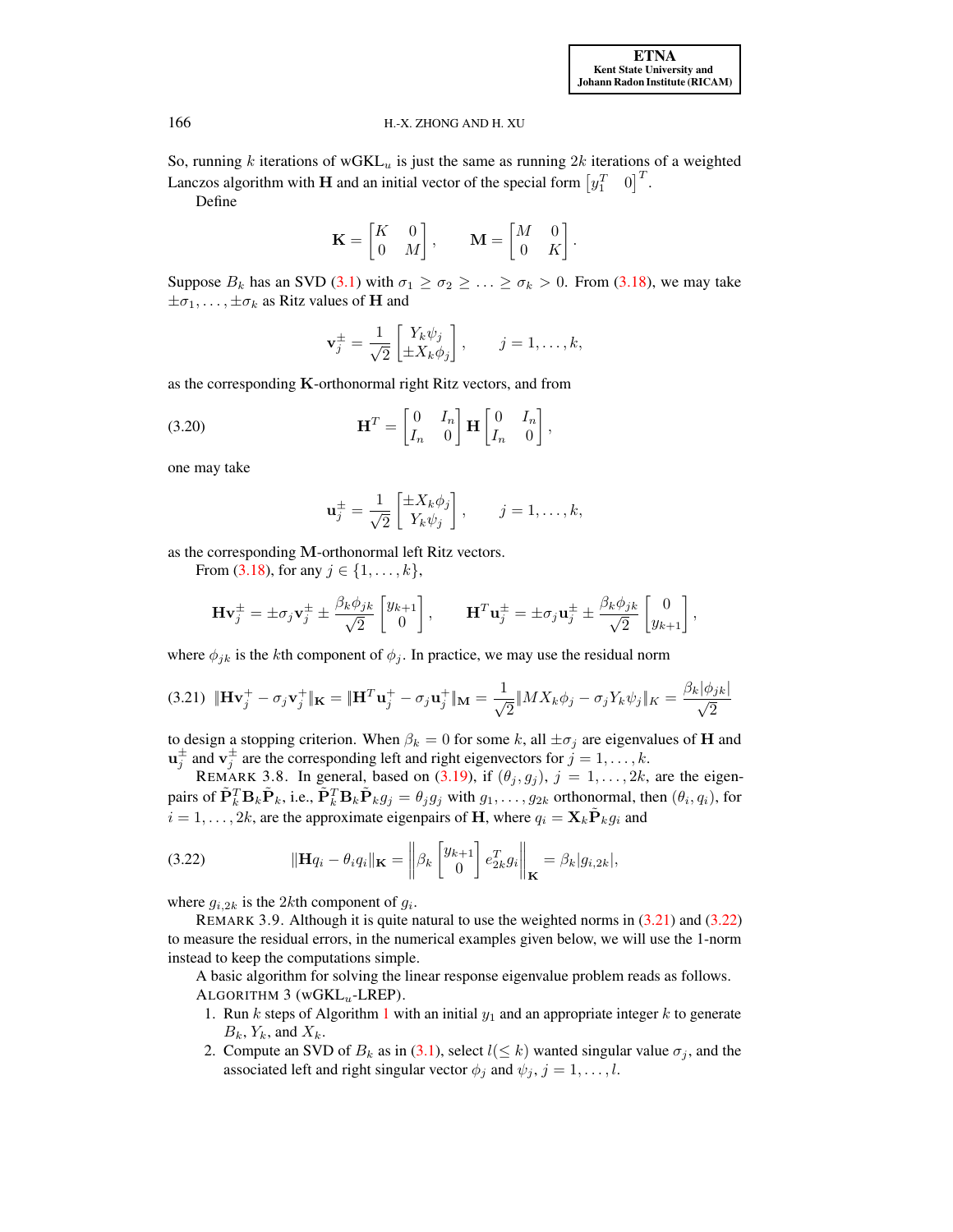3. Form  $\pm \sigma_j$ ,  $\mathbf{v}_j^{\pm} = \frac{1}{\sqrt{3}}$ 2  $\lceil Y_k \psi_j \rceil$  $\pm X_k \phi_j$  $\Big]$ , and  $\mathbf{u}_j^{\pm} = \frac{1}{\sqrt{3}}$ 2  $\left[\pm X_k\phi_j\right]$  $Y_k \psi_j$ , for  $j = 1, \ldots, l$ .

For a convergence analysis we need some basic properties about the eigenvalues and eigenvectors of H. From  $(2.1)$  and the fact that X is M-orthogonal and Y is K-orthogonal, for  $\mathbf{X} = \begin{bmatrix} Y & 0 \\ 0 & Y \end{bmatrix}$  $0 X$ , one has

$$
\mathbf{H}\mathbf{X} = \mathbf{X}\mathbf{B}, \qquad \mathbf{B} = \begin{bmatrix} 0 & B^T \\ B & 0 \end{bmatrix}, \qquad \mathbf{X}^T \mathbf{K} \mathbf{X} = I_{2n}.
$$

Thus, H is similar to the symmetric matrix B with a K-orthogonal transformation matrix X. Moreover, suppose  $B = \Phi \Lambda \Psi^T$  is an SVD of B. Define the symmetric orthogonal matrix  ${\bf P} = \frac{-1}{\sqrt{2}}$ 2  $\begin{bmatrix} I_n & I_n \end{bmatrix}$  $I_n$  – $I_n$  $\big]$ . Then,

$$
\mathbf{H} \begin{bmatrix} Y\Psi & 0 \\ 0 & X\Phi \end{bmatrix} \mathbf{P} = \begin{bmatrix} Y\Psi & 0 \\ 0 & X\Phi \end{bmatrix} \mathbf{P} \begin{bmatrix} \Lambda & 0 \\ 0 & -\Lambda \end{bmatrix}.
$$

Hence,  $\pm \lambda_1, \ldots, \pm \lambda_n$  are the eigenvalues of **H**. Define

$$
\xi_j = Y \Psi e_j, \qquad \eta_j = X \Phi e_j,
$$

for  $j = 1, 2, ..., n$ . Then  $\xi_1, ..., \xi_n$  are K-orthonormal, and  $\eta_1, ..., \eta_n$  are M-orthonormal, and by defining

$$
\begin{bmatrix} \mathbf{x}_1^+, \ldots, \mathbf{x}_n^+, \mathbf{x}_1^-, \ldots \mathbf{x}_n^- \end{bmatrix} := \begin{bmatrix} Y \tilde{\Psi} & 0 \\ 0 & X \tilde{\Phi} \end{bmatrix} \mathbf{P}_n = \frac{1}{\sqrt{2}} \begin{bmatrix} \xi_1 & \ldots & \xi_1 & \xi_1 & \ldots & \xi_n \\ \eta_1 & \ldots & \eta_n & -\eta_1 & \ldots & -\eta_n \end{bmatrix},
$$

the vectors  $x_j^{\pm}$ ,  $j = 1, ..., n$ , are the corresponding K-orthonormal right eigenvectors of H. By [\(3.20\)](#page-13-2),  $\mathbf{y}_j^{\pm} := \begin{bmatrix} \pm \eta_j \ \epsilon \end{bmatrix}$  $\xi_j$ are the corresponding M-orthonormal left eigenvectors of **H**. Note that the reason for using the same notation for  $\xi_j$  and  $\eta_j$  here as in Proposition [3.1](#page-5-1) is that they are indeed the right and left eigenvectors of  $MK$  corresponding to the eigenvalue  $\lambda_j^2$  as described in Proposition [3.1.](#page-5-1) This can be easily verified by using  $(2.1)$  and the SVD of  $\vec{B}$ .

The following convergence results can be deduced from Theorem [3.2.](#page-6-2)

THEOREM 3.10. *Let*  $\gamma_j$ ,  $\tilde{\gamma}_j$ ,  $\pi_j$ ,  $\tilde{\pi}_j$ ,  $\pi_{j,k}$ ,  $\tilde{\pi}_{j,k}$ ,  $\delta_j$ , and  $\delta_j$  *be defined as in Theorem [3.2.](#page-6-2) Then, for*  $j = 1, \ldots, k$ *,* 

$$
0 \leq \lambda_j - \sigma_j = (-\sigma_j) - (-\lambda_j) \leq \frac{\lambda_1^2 - \lambda_n^2}{\lambda_j + \sigma_j} \left( \frac{\pi_{j,k} \tan \theta_K(y_1, \xi_j)}{C_{k-j}(1 + 2\gamma_j)} \right)^2,
$$
  

$$
0 \leq \sigma_j - \lambda_{n-k+j} = (-\lambda_{n-k+j}) - (-\sigma_j) \leq \frac{\lambda_1^2 - \lambda_n^2}{\lambda_{n-k+j} + \sigma_j} \left( \frac{\tilde{\pi}_{j,k} \tan \theta_K(y_1, \xi_{n-k+j})}{C_{j-1}(1 + 2\tilde{\gamma}_j)} \right)^2,
$$

*and for the Ritz vectors one has the bounds,*

$$
\sin \theta_{\mathbf{K}} (\mathbf{v}_j^{\pm}, \mathbf{x}_j^{\pm}) = \sin \theta_{\mathbf{M}} (\mathbf{u}_j^{\pm}, \mathbf{y}_j^{\pm})
$$
\n
$$
\leq \frac{1}{\cos \varrho_j} \sqrt{\frac{\pi_j^2 (1 + (\alpha_k \beta_k)^2 / \delta_j^2)}{C_{k-j}^2 (1 + 2\gamma_j)}} \sin^2 \theta_K (y_1, \xi_j) - \sin^2 \varrho_j
$$
\n
$$
\sin \theta_{\mathbf{K}} (\mathbf{v}_j^{\pm}, \mathbf{x}_{n-k+j}^{\pm}) = \sin \theta_{\mathbf{M}} (\mathbf{u}_j^{\pm}, \mathbf{y}_{n-k+j}^{\pm})
$$
\n
$$
\leq \sqrt{\sin^2 \tilde{\varrho}_j + \cos^2 \tilde{\varrho}_j \frac{\tilde{\pi}_j^2 (1 + (\alpha_k \beta_k)^2 / \tilde{\delta}_j^2)}{C_{j-1}^2 (1 + 2\tilde{\gamma}_j)}} \sin^2 \theta_K (y_1, \xi_{n-k+j}),
$$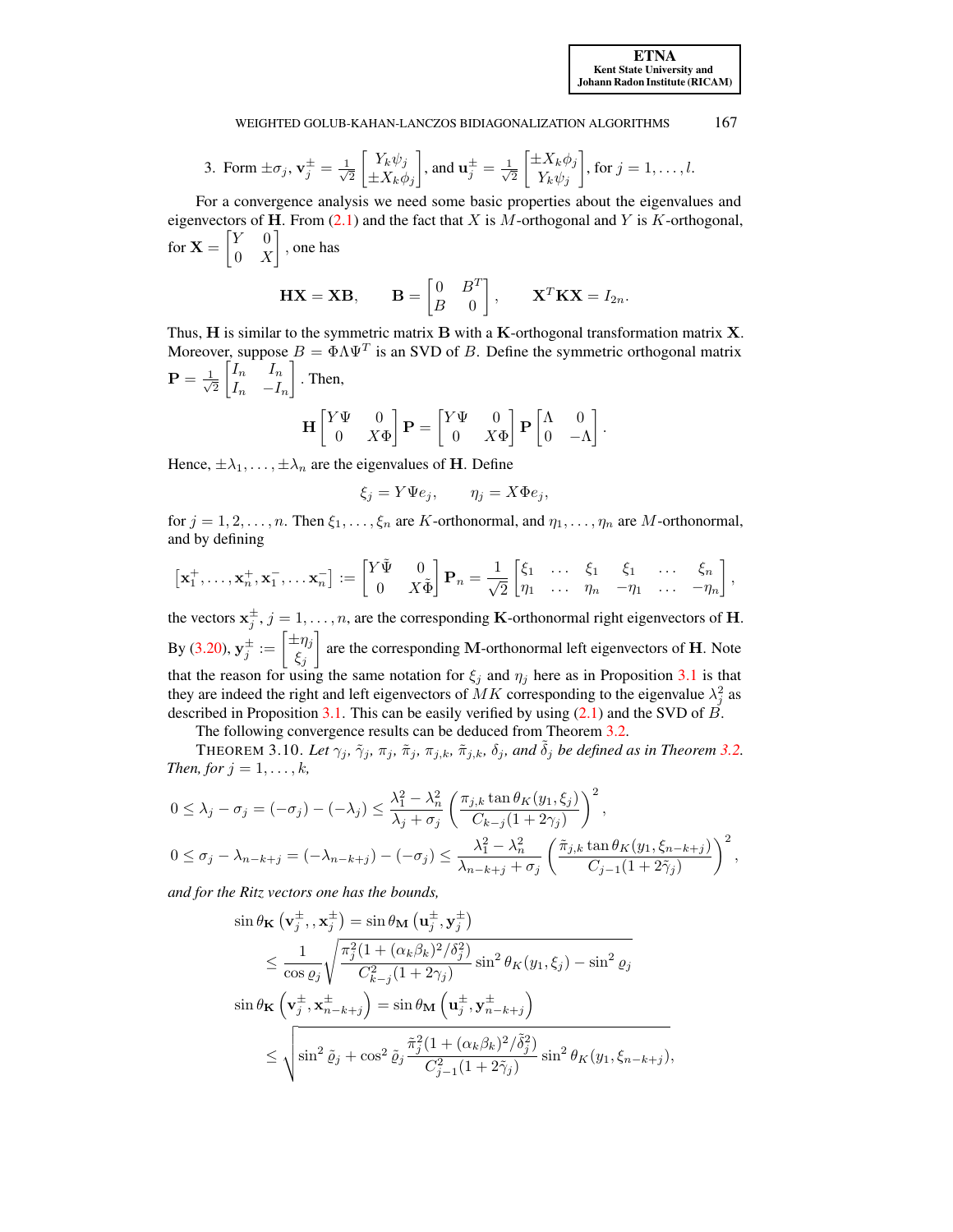*where*

$$
\varrho_j = \arccos \frac{2\sigma_j}{\lambda_j + \sigma_j}, \qquad \tilde{\varrho}_j = \arccos \frac{\sigma_j + \lambda_{n-k+j}}{2\sigma_j}.
$$

*Proof.* The first two bounds are obtained easily from  $(3.4)$  and  $(3.5)$ . For the last two relations, the equalities are trivial. So we only need to prove the upper bounds.

Following [\(3.10\)](#page-8-0) and the fact that  $\xi_j^T K Y_k \psi_j$  and  $\eta_j^T M X_k \phi_j$  have the same sign, which is a consequence of [\(3.9\)](#page-8-3),

$$
\cos \theta_{\mathbf{K}} \left( \mathbf{v}_j^{\pm}, \mathbf{x}_j^{\pm} \right) = \frac{1}{2} |\xi_j^T K Y_k \psi_j + \eta_j^T M X_k \phi_j|
$$
  
= 
$$
\frac{1}{2} (\cos \theta_K (Y_k \psi_j, \xi_j) + \cos \theta_M (X_k \phi_j, \eta_j)) = \frac{\lambda_j + \sigma_j}{2\sigma_j} \cos \theta_K (Y_k \psi_j, \xi_j).
$$

Since  $0 \le 2\sigma_j/(\lambda_j + \sigma_j) \le 1$ ,  $\cos \varrho_j = \frac{2\sigma_j}{\lambda_j + \sigma_j}$  $\frac{2\sigma_j}{\lambda_j+\sigma_j}$  is well defined. Then, from

$$
\cos \theta_K(Y_k \psi_j, \xi_j) = \cos \varrho_j \cos \theta_{\mathbf{K}} (\mathbf{v}_j^{\pm}, \mathbf{x}_j^{\pm}),
$$

one has

$$
\sin^2 \theta_K(Y_k \psi_j, \xi_j) = 1 - \cos^2 \varrho_j \cos^2 \theta_{\mathbf{K}} \left( \mathbf{v}_j^{\pm}, \mathbf{x}_j^{\pm} \right) = \sin^2 \varrho_j + \cos^2 \varrho_j \sin^2 \theta_{\mathbf{K}} \left( \mathbf{v}_j^{\pm}, \mathbf{x}_j^{\pm} \right).
$$

Hence,

$$
\sin \theta_{\mathbf{K}} \left( \mathbf{v}_j^{\pm}, \mathbf{x}_j^{\pm} \right) = \frac{1}{\cos \varrho_j} \sqrt{\sin^2 \theta_K(Y_k \psi_j, \xi_j) - \sin^2 \varrho_j}.
$$

The bound for  $\sin \theta_{\mathbf{K}} (\mathbf{v}_j^{\pm}, \mathbf{x}_j^{\pm})$  then follows from [\(3.6\)](#page-7-0). The last bound can be proved in the same way by using the relation  $(3.11)$ .  $\Box$ 

REMARK 3.11. With the factorizations in  $(2.3)$ , it is straightforward to show that  $(3.19)$ is equivalent to

$$
\begin{bmatrix} 0 & (R^T L)^T \ R^T L & 0 \end{bmatrix} (\mathbf{Z}_k \tilde{\mathbf{P}}_k) = (\mathbf{Z}_k \tilde{\mathbf{P}}_k)(\tilde{\mathbf{P}}_k^T \mathbf{B}_k \tilde{\mathbf{P}}_k) + \beta_k \begin{bmatrix} v_{k+1} \\ 0 \end{bmatrix} e_{2k}^T, \quad \mathbf{Z}_k = \begin{bmatrix} V_k & 0 \\ 0 & U_k \end{bmatrix}
$$

with  $V_k = L^T Y_k$ ,  $U_k = R^T X_k$ ,  $v_{k+1} = L^T y_{k+1}$ , and  $\mathbf{Z}_k^T \mathbf{Z}_k = I_{2k}$ . This is an identity resulting in the standard symmetric Lanczos algorithm with the initial vector  $\begin{bmatrix} v_1^T & 0 \end{bmatrix}^T$ ,  $v_1 = L^T y_1$ . So we can establish the following convergence results directly: for  $j = 1, ..., k$ ,

$$
0 \leq \lambda_j - \sigma_j = (-\sigma_j) - (-\lambda_j) \leq 2\lambda_1 \left(\frac{\hat{\pi}_{j,k} \tan \theta_K(y_1, \xi_j)}{C_{2k-j}(1+2\hat{\gamma}_j)}\right)^2
$$

$$
\sin \theta_{\mathbf{K}} \left(\mathbf{v}_j^{\pm}, \mathbf{x}_j^{\pm}\right) \leq \frac{\hat{\pi}_j \sqrt{1 + (\alpha_k \beta_k)^2 / \hat{\delta}_j^2}}{C_{2k-j}(1+\hat{\gamma}_j)} \sin \theta_K(y_1, \xi_j),
$$

where

$$
\hat{\gamma}_j = \frac{\lambda_j - \lambda_{j+1}}{\lambda_{j+1} + \lambda_1}, \qquad \hat{\pi}_{1,k} = \hat{\pi}_1 = 1,
$$
  

$$
\hat{\pi}_{j,k} = \prod_{i=1}^{j-1} \frac{\sigma_i + \lambda_1}{\sigma_i - \lambda_j}, \qquad \hat{\pi}_j = \prod_{i=1}^{j-1} \frac{\lambda_i + \lambda_1}{\lambda_i - \lambda_j}, \qquad \hat{\delta}_j = \min_{i \neq j} |\lambda_j - \sigma_i|.
$$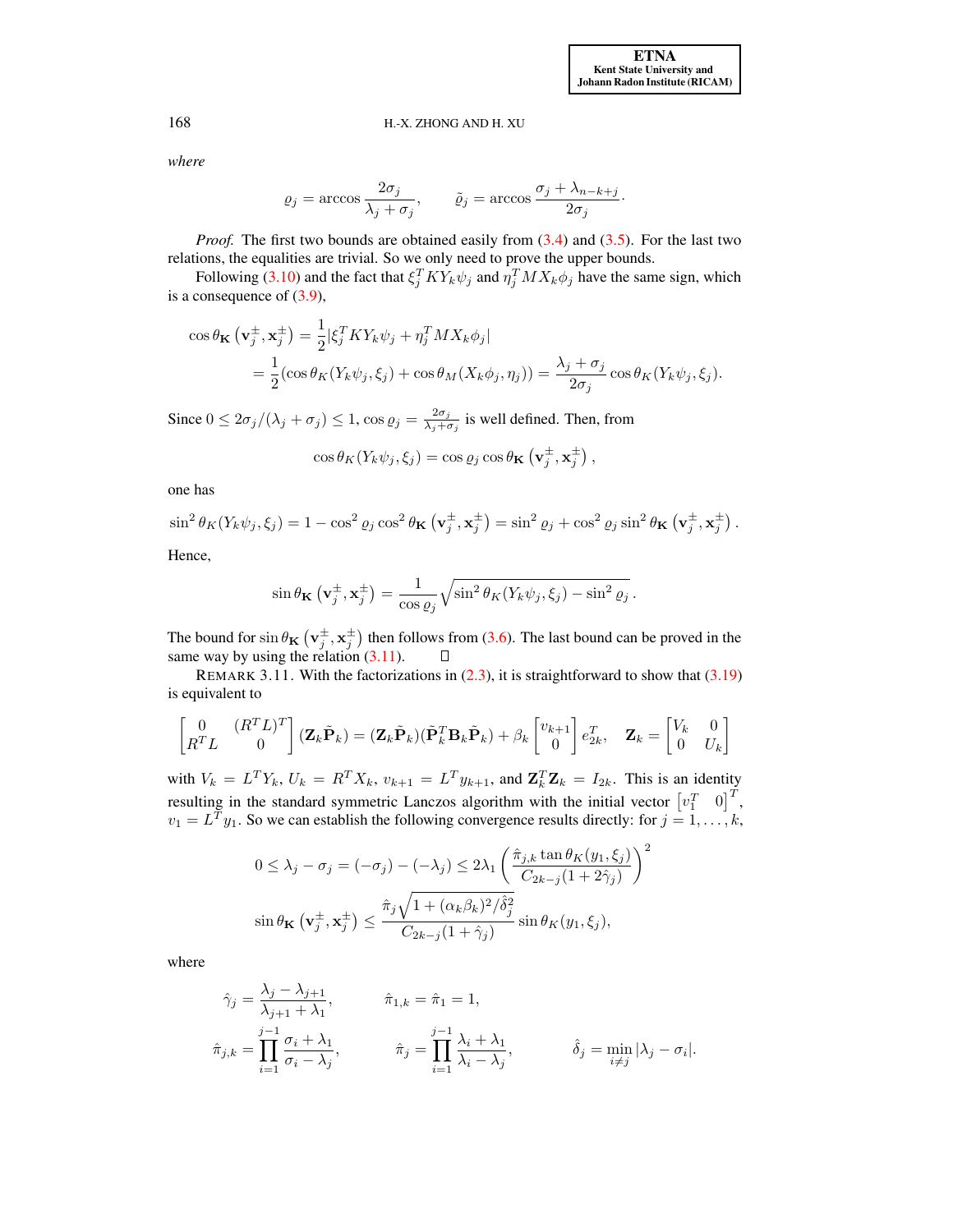However, it seems nontrivial to derive a bound for  $\sigma_j - \lambda_{n-k+j}$  since the small positive eigenvalues of H are the interior eigenvalues.

In [\[17\]](#page-25-15), another type of Lanczos algorithms was proposed for solving the eigenvalue problem of H. The algorithms are based on the factorizations

$$
KU = VT, \qquad MV = UD, \qquad U^T V = I_n
$$

with the assumption that  $M > 0$ , where T is symmetric tridiagonal and D is diagonal, so that

$$
\mathbf{H} \begin{bmatrix} U & 0 \\ 0 & V \end{bmatrix} = \begin{bmatrix} U & 0 \\ 0 & V \end{bmatrix} \begin{bmatrix} 0 & D \\ T & 0 \end{bmatrix}
$$

.

The first Lanczos-type algorithm in [\[17\]](#page-25-15) computes the columns of  $U, V$  and the entries of  $D$ and  $T$  by enforcing the columns of  $V$  to be unit vectors. By running  $k$  iterations with the first column of V as an initial vector, the leading principal  $k \times k$  submatrices  $D_k$  and  $T_k$  of D and T, respectively, are computed. Then the eigenvalues of  $\begin{bmatrix} 0 & D_k \\ T & 0 \end{bmatrix}$  $T_k$  0 are used to approximate the eigenvalues of H. This algorithm works even when  $K$  is indefinite. On the other hand, when  $K > 0$ , Algorithms [1](#page-3-0) and [2](#page-4-0) exploit the symmetry of the problem and treat K and M equally, which seem more natural.

<span id="page-16-0"></span>4. Numerical examples. In this section, three examples are presented to illustrate our algorithms. All the numerical results are computed by using Matlab 8.4 (R2014b) on a laptop with an Intel Core i5-4590M @ 3.3GHz CPU and 4GB memory.

Example 1. In this example, we investigate the singular values of the following four matrices

$$
\begin{bmatrix} \tilde{B}_k \\ \tilde{\beta}_k e_k^T \end{bmatrix}, \qquad \tilde{B}_k, \qquad \begin{bmatrix} B_k & \beta_k e_k \end{bmatrix}, \qquad B_k.
$$

The latter two blocks are generated by Algorithm [1](#page-3-0) (wGKL<sub>u</sub>) with an initial vector  $y_1$ satisfying  $||y_1||_K = 1$ , which is a normalized random vector generated by the Matlab command *randn*. The former two blocks are generated by Algorithm  $2$  (wGKL<sub>l</sub>) with the initial vector  $\tilde{x}_1 = y_1/||Ky_1||_M$  with the same  $y_1$  used in Algorithm [1.](#page-3-0) The singular values of all four matrices can be used for eigenvalue approximations of the matrices  $MK$  and  $H$ . We test, which one can provide the best approximations.

The tested positive definite matrices K and M of order  $n = 1862$  are from a problem in [\[17\]](#page-25-15) related to the sodium dimer Na2. Only the largest and the smallest eigenvalues of MK are computed. Assuming  $\sigma_i$  is the jth singular value of each of the above four matrices, we report the relative errors for the largest Ritz value  $\sigma_1^2$  of  $MK: e(\sigma_1^2) := \frac{|\lambda_1^2 - \sigma_1^2|}{\lambda_1^2}$  $\frac{-\sigma_1}{\lambda_1^2}$ , and the smallest Ritz value  $\sigma_k^2$  of  $MK: e(\sigma_k^2) := \frac{|\lambda_n^2 - \sigma_k^2|}{\lambda_n^2}$  $\frac{\lambda_1 - \sigma_k}{\lambda_n^2}$ , respectively. The "exact" eigenvalues  $\lambda_1^2 \approx 1.25 \times 10^2$  and  $\lambda_n^2 \approx 0.41$  of MK are computed by using the MATLAB command *eig*.

We set  $k = 1, \ldots, 15$  for the largest eigenvalue case and  $k = 1, \ldots, 150$  for the smallest eigenvalue case. The numerical results are reported in Figure [4.1.](#page-17-0) From the figures we can see, as discussed in the last part of Section [3.1,](#page-5-4) that the square of the largest singular value of  $\left[ \begin{matrix} \tilde{B}_k \\ \tilde{\beta}_k e_k^T \end{matrix} \right]$ is closer to the largest eigenvalue of MK than that of  $\tilde{B}_k$ . Thus, they are also closer than those of  $[B_k \quad \beta_k e_k]$  and  $B_k$ . The square of the smallest singular value of  $B_k$  is the closest to the smallest eigenvalue of  $MK$  among those of the above four matrices. We can also see from the figures, because of equation [\(3.17\)](#page-11-0), that the extreme singular values of  $\tilde{B}_k$ and  $[B_k \quad \beta_k e_k]$  coincide.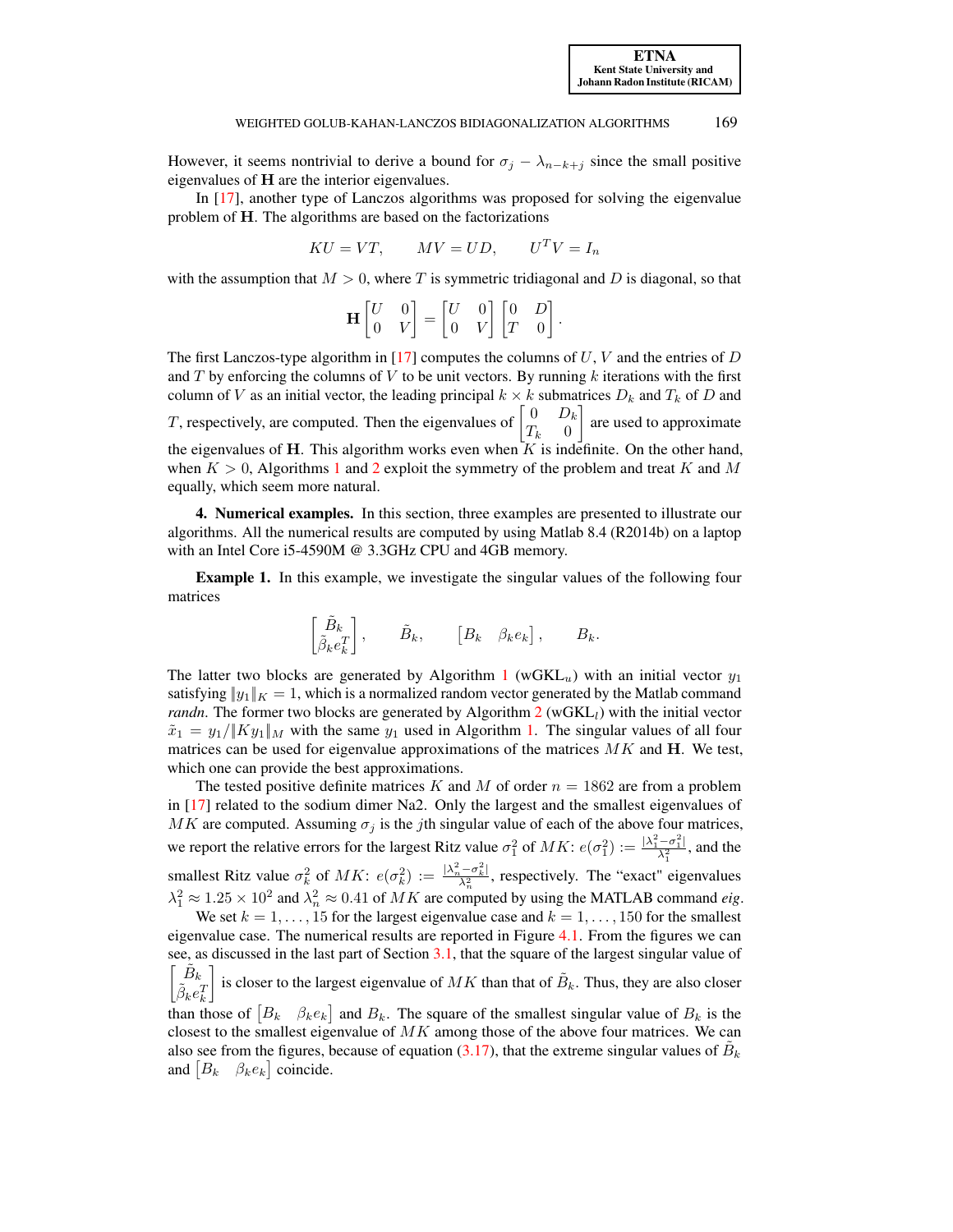

<span id="page-17-0"></span>FIG. 4.1. *Relative errors of the extreme eigenvalues of* MK *in Example 1.*

We also used the same matrices M and K to verify the residual formulas in  $(3.3)$  and [\(3.13\)](#page-8-4) for the extreme eigenvalues. The actual residuals

$$
r_{R1,j} := \|(MK - \sigma_j^2 I)Y_k \psi_j\|_K, \qquad r_{L1,j} := \|(KM - \sigma_j^2 I)X_k \phi_j\|_M,
$$
  
\n
$$
r_{R2,j} := \|(MK - \rho_j^2 I)Y_{k+1} \omega_j\|_K, \qquad r_{L2,j} := \|(KM - \rho_j^2 I)X_k \zeta_j\|_M,
$$

and the corresponding quantities

$$
q_{R1,j} := \alpha_k \beta_k |\psi_{jk}|, \qquad q_{L1,j} := \beta_k |\phi_{jk}| \sqrt{\beta_k^2 + \alpha_{k+1}^2},
$$
  

$$
q_{R2,j} := \alpha_{k+1} |\omega_{j,k+1}| \sqrt{\alpha_{k+1}^2 + \beta_{k+1}^2}, \qquad q_{L2,j} := \alpha_{k+1} \beta_k |\zeta_{jk}|,
$$

for  $j = 1, k$  with various values of k, are depicted Figure [4.2.](#page-18-0) The results show that the quantities are close to the actual residuals.

**Example 2.** In this example, we compare Algorithm [1](#page-3-0) (wGKL<sub>u</sub>) with the weighted Lanczos algorithm for the eigenvalues of  $MK$ . The weighted Lanczos algorithm is based on the relations given in [\(2.5\)](#page-3-2). The singular values of both  $B_k$  and  $\begin{bmatrix} B_k & \beta_k e_k \end{bmatrix}$  generated by  $wGKL_u$  are used to approximate the eigenvalues of  $MK$ . The numerical results computed by  $wGKL_u$  are labeled with Alg-1 and those computed by the weighted Lanczos algorithm with Alg-WL.

We performed a comparison with four pairs of matrices  $K$  and  $M$ :

- 1. K and M are of order  $n = 1000$  with  $K = QDQ^T$  and  $M = QDQ^T$ , where Q is orthogonal generated from the QR factorization of a random matrix,  $D = \text{diag}(d_1, \ldots, d_n)$ , with  $d_i = 10^{i-7}$  for  $i = 1, \ldots, 6$ , and the rest of the diagonal elements generated by the Matlab command *rand*.  $\widehat{D}$  is another diagonal matrix formed by reversing the order of the diagonal elements of D. The extreme eigenvalues of  $MK$  are  $\lambda_1 \approx 0.98$  and  $\lambda_n \approx 5.14 \times 10^{-7}$ .
- 2. K and M are of order  $n = 2000$  with K constructed in exactly the same way as before and  $M = I_n$ . The extreme eigenvalues of MK are  $\lambda_1 \approx 0.9999$  and  $\lambda_n = 10^{-6}.$
- 3.  $K = I_n$  and M is the matrix K in the matrix pair of item 2. Note that for such a pair, since  $K = I$ , the weighted Lanczos algorithm is just the standard Lanczos algorithm.
- 4. K and M are of order  $n = 1000$  with  $K = QDQ^T$  and  $M = \widehat{Q}\widehat{D}\widehat{Q}^T$ , where both  $Q$  and  $\hat{Q}$  are orthogonal,  $Q$  is generated from the QR factorization of a random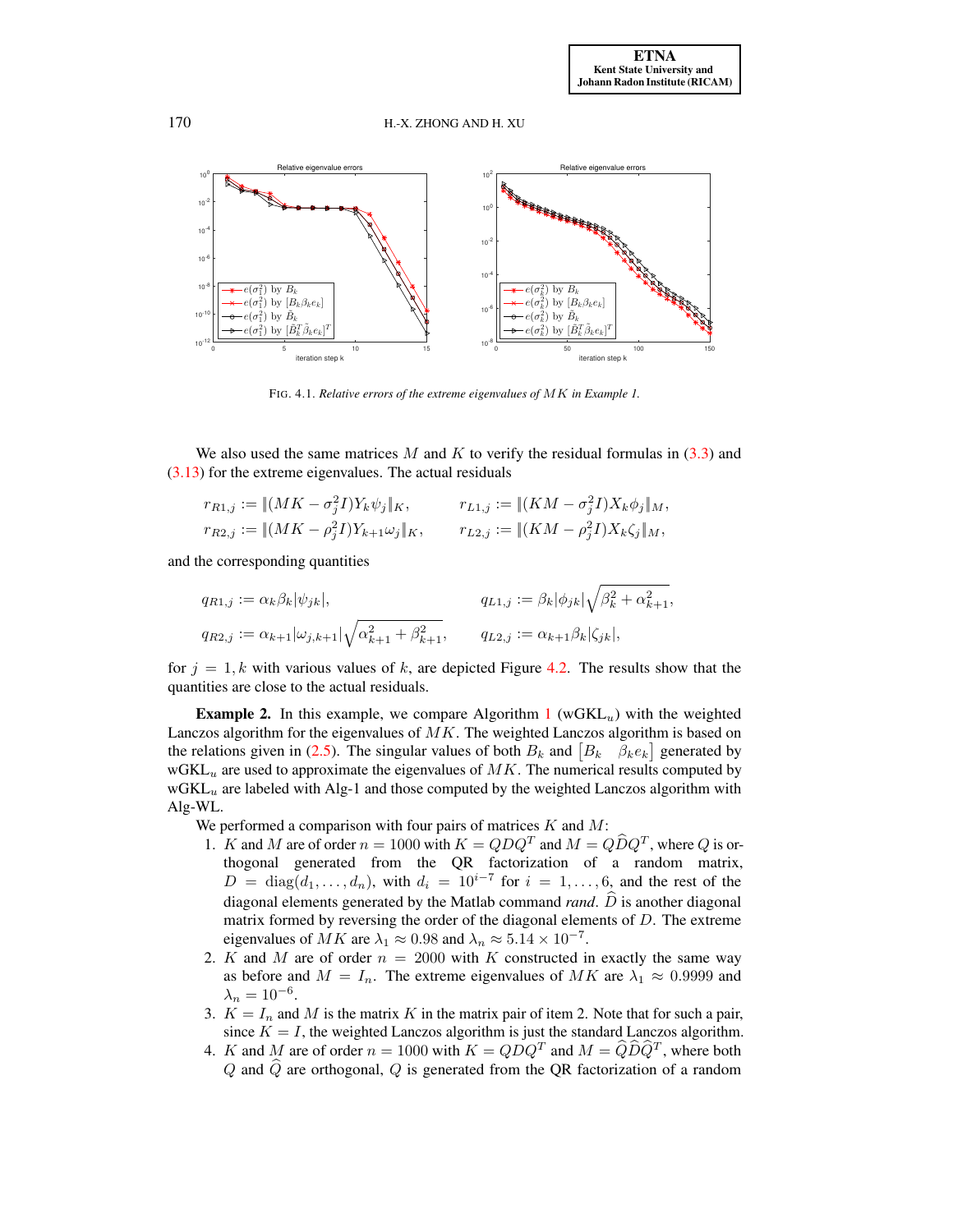[ETNA](http://etna.ricam.oeaw.ac.at) [Kent State University and](http://www.kent.edu) [Johann Radon Institute \(RICAM\)](http://www.ricam.oeaw.ac.at)



WEIGHTED GOLUB-KAHAN-LANCZOS BIDIAGONALIZATION ALGORITHMS 171

<span id="page-18-0"></span>FIG. 4.2. *Residual norms of the extreme eigenvalues of* MK *in Example 1.*

matrix,  $\widehat{Q}$  is generated from the QR factorization of  $Q*(I + 10^{-10}E)$  with E being a random matrix,  $D=\text{diag}(d_1,\ldots,d_n)$ , and  $\hat{D}=\text{diag}(\hat{d}_1,\ldots,\hat{d}_n)$  with all diagonal elements generated by the Matlab command *rand* but  $d_{n/2} = 10^{-7}$ ,  $d_{n/2+1} = 10^{-8}$ ,  $\hat{d}_1 = 10^{-7}$ , and  $\hat{d}_n = 10^{-8}$ . The "exact" extreme eigenvalues of  $MK$  are  $\lambda_1 \approx 0.93$ and  $\lambda_n \approx 1.93 \times 10^{-9}$  computed with the Matlab command *eig*.

For each pair we run k steps of both algorithms to compute the extreme Ritz values. A scaled randomly generated vector  $y_1$  satisfying  $y_1^T K y_1 = 1$  serves as the initial vector for both of the algorithms. The extreme Ritz values computed by  $wGKL_u$  are denoted by  $\sigma_1^2$  and  $\sigma_k^2$ , where  $\sigma_1$  and  $\sigma_k$  are the extreme singular values of either  $B_k$  or  $[B_k \quad \beta_k e_k]$ , and those by the weighted Lanczos algorithm are denoted by  $\nu_1$  and  $\nu_k$ . We measure the accuracy by the absolute errors  $e(\hat{\lambda}_1) = |\hat{\lambda}_1 - \lambda_1|$  and  $e(\hat{\lambda}_k) = |\hat{\lambda}_k - \lambda_n|$ , where  $\hat{\lambda}_1$  is either  $\sigma_1^2$  or  $\nu_1$  and  $\hat{\lambda}_k$  is either  $\sigma_k^2$  or  $\nu_k$ . The Figures [4.3–](#page-19-0)[4.6](#page-20-1) display the absolute errors for the pairs in the items 1–4 for various values of  $k$ .

The numerical results show that both algorithms behave essentially the same in practice. The only place where  $wGKL_u$  does slightly better is in approximating the smallest eigenvalue of  $MK$  from the pair in item 4. wGKL $<sub>u</sub>$  converges eventually while the weighted Lanczos</sub> algorithm stagnates. In all the cases, for the largest eigenvalue of  $MK$ , the largest singular value of  $[B_k \quad \beta_k e_k]$  gives a slightly better approximation than the rest. For the smallest eigenvalue of MK, the smallest singular value of  $[B_k \quad \beta_k e_k]$  gives the worst approximation.

We ran the tests with many other pairs of  $M$  and  $K$ . No significant difference between the two algorithms was observed.

**Example [3](#page-13-3).** In this example, we test Algorithm  $3$  (wGKL<sub>u</sub>-LREP) for solving the eigenvalue problem of a matrix H given in [\[17\]](#page-25-15). The matrices  $K$  and  $M$  in H are extracted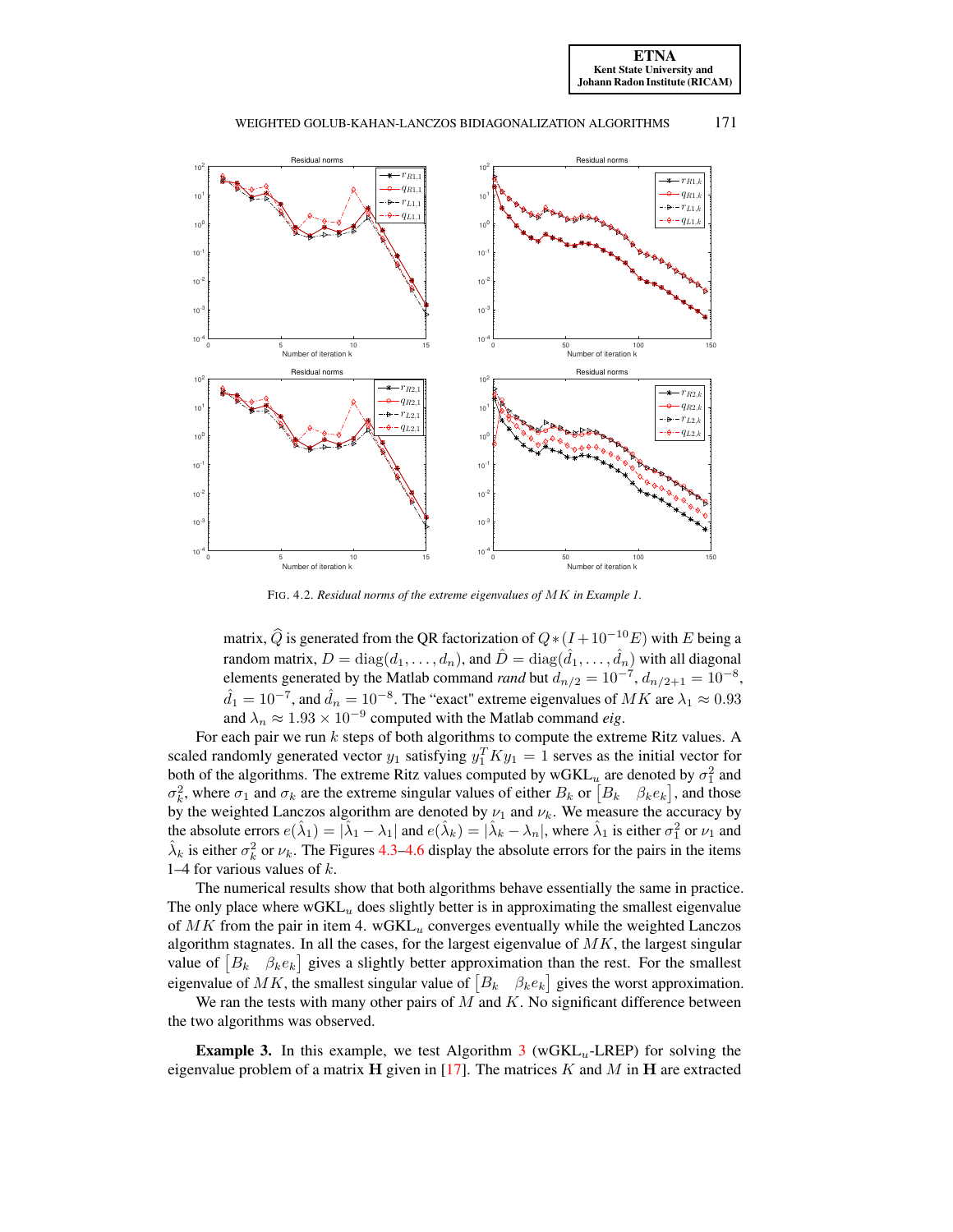

<span id="page-19-0"></span>FIG. 4.3. *Absolute errors of the extreme eigenvalues of* MK *for pair 1 in Example 2.*



FIG. 4.4. *Absolute errors of the extreme eigenvalues of* MK *for pair 2 in Example 2.*



FIG. 4.5. *Absolute errors of the extreme eigenvalues of* MK *for pair 3 in Example 2.*

from the University of Florida sparse matrix collection [\[6\]](#page-25-16): K is  $fv1$  with  $n = 9604$ , and M is the  $n \times n$  leading principal submatrix of  $f in an 512$ . Both K and M are symmetric positive definite. The two smallest eigenvalues of H are approximately 1.15, 1.17, and the two largest ones are approximately 9.80, 9.75.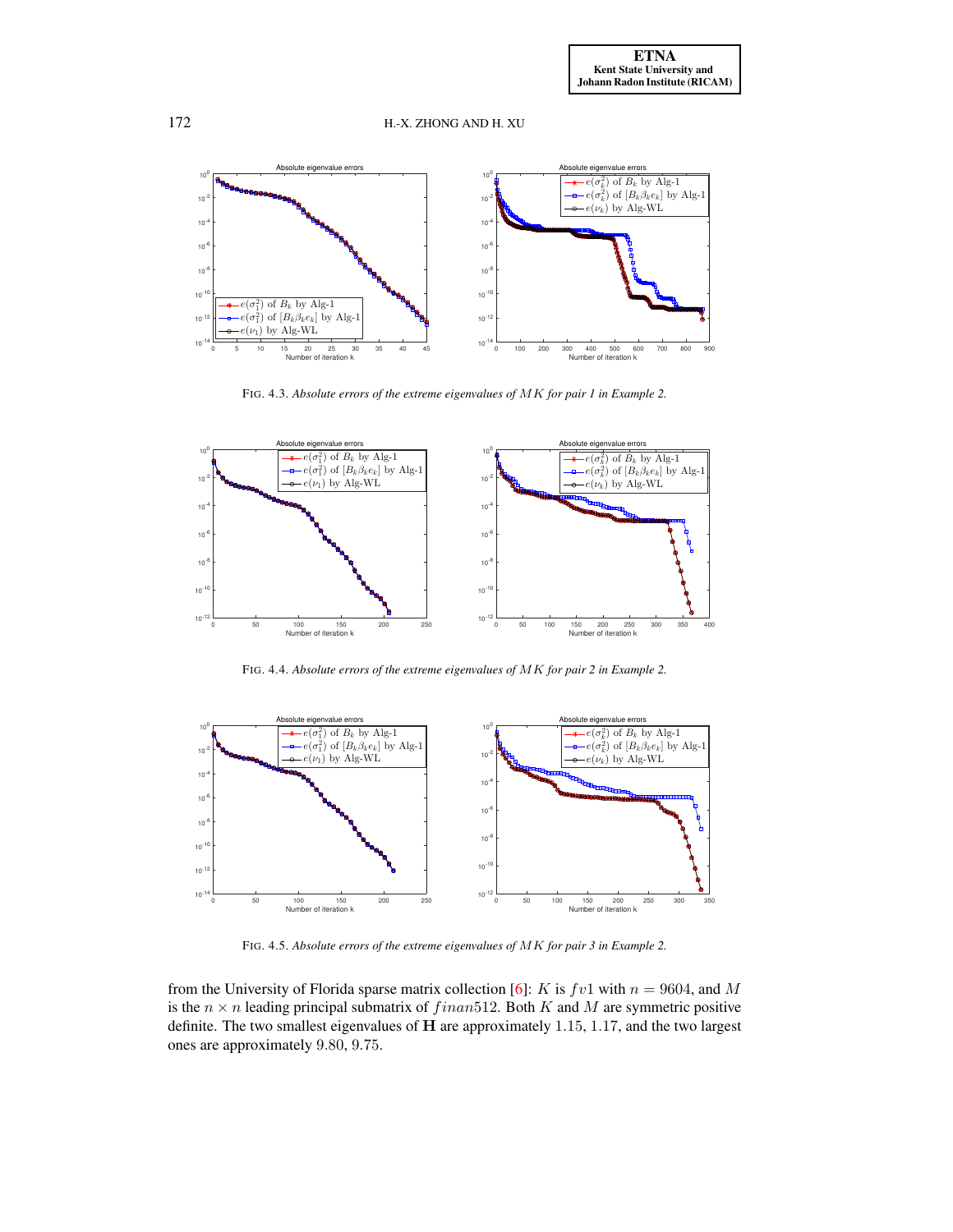[ETNA](http://etna.ricam.oeaw.ac.at) [Kent State University and](http://www.kent.edu) [Johann Radon Institute \(RICAM\)](http://www.ricam.oeaw.ac.at)

#### WEIGHTED GOLUB-KAHAN-LANCZOS BIDIAGONALIZATION ALGORITHMS 173



<span id="page-20-1"></span>FIG. 4.6. *Absolute errors of the extreme eigenvalues of* MK *for pair 4 in Example 2.*

The initial vector  $y_1$  for wGKL<sub>u</sub>-LREP is randomly selected satisfying  $|y_1||_K = 1$ . The numerical results are labeled with Alg-3. For comparison, we also test the first algorithm presented in [\[17\]](#page-25-15) with the initial vector  $y_1/||y_1||$ . The numerical results are labeled with Alg-TL. We also run the weighted Lanczos algorithm based on the relation  $(3.19)$  with H being treated as a full matrix and  $\mathbf{X}_k$  being a K-orthonormal matrix. The initial vector is  $\begin{bmatrix} y_1^T & 0 \end{bmatrix}$  $\int_0^T$ . The numerical results are labeled with Alg-Full. We only compute the two largest and two smallest positive eigenvalues of H. For the two largest positive eigenvalues we run  $m = 50$  iterations with Alg-3 and Alg-TL and  $2m = 100$  iterations with Alg-Full. For the two smallest positive eigenvalues we run  $m = 200$  for the former two algorithms and  $2m = 400$ iterations with the latter. (Recall that two iterations of Alg-Full are equivalent to one iteration of Alg-3 and Alg-TL.)

We report the relative eigenvalue error and the magnitude of the normalized residuals in the 1-norm for each of the 4 Ritz pair  $(\sigma_j, \mathbf{v}_j^+)$ :

$$
e(\sigma_j) := \begin{cases} \frac{|\lambda_j - \sigma_j|}{\lambda_j}, & j = 1, 2, \\ \frac{|\lambda_{n+j-k} - \sigma_j|}{\lambda_{n+j-k}}, & j = k - 1, k, \end{cases}
$$

$$
r(\sigma_j) := \frac{\|\mathbf{H} \mathbf{v}_j^+ - \sigma_j \mathbf{v}_j^+\|_1}{(\|\mathbf{H}\|_1 + \sigma_j) \|\mathbf{v}_j^+\|_1}, \qquad j = 1, 2, k - 1, k,
$$

for each of the iterations  $k = 1, 2, \dots, m$  of Alg 3 and Alg-TL (and k is supposed to be 2k for Alg-Full). The "exact" eigenvalues  $\lambda_i$  are computed by the MATLAB command *eig*.

<span id="page-20-0"></span>The testing results associated with the two smallest positive eigenvalues are shown in Figure [4.7,](#page-21-0) and the results associated with the two largest eigenvalues are shown in Figure [4.8.](#page-21-1) For the two smallest positive eigenvalues, Alg-3 runs for about 4.515 seconds, Alg-Full about 4.556 seconds, and Alg-TL about 15.314 seconds. For the two largest eigenvalues the runtime is about 0.313, 0.344, 0.469 seconds, respectively. Alg-TL needs to compute the eigenvalues of  $0$   $D_k$  $T_k$  0 , which is treated as a general nonsymmetric matrix. This is the part that slows down Alg-TL. On the other hand, Alg-Full gives less accurate numerical results than the other two algorithms. This example shows that Alg-3 works well. It takes less time than Alg-TL to obtain almost the same numerical results.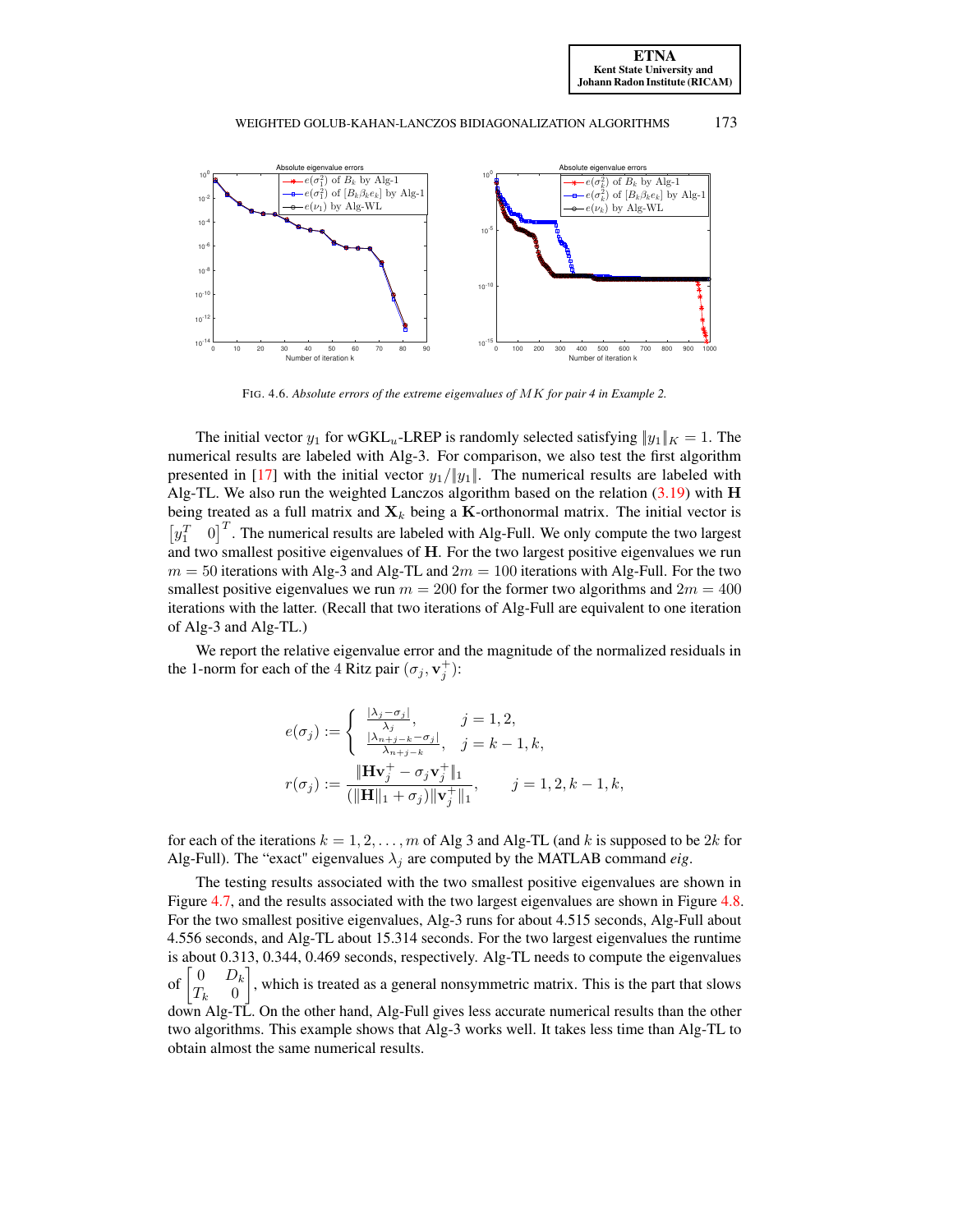

<span id="page-21-0"></span>FIG. 4.7. *Errors and residuals of the two smallest positive eigenvalues in Example 3.*



<span id="page-21-2"></span><span id="page-21-1"></span>FIG. 4.8. *Errors and residuals of the two largest eigenvalues in Example 3.*

5. Connection with weighted conjugate gradient methods. Consider the system of linear equations

$$
(5.1) \t\t\t Mz = b, \t\t M > 0.
$$

Let  $z_0$  be an initial guess of the solution  $z_e = M^{-1}b$  and  $r_0 = b - Mz_0 = M(z_e - z_0)$  be the corresponding residual. Assume that  $X_k, Y_k$ , and  $B_k$  are computed by wGKL<sub>u</sub> with M and another matrix  $K > 0$  and  $y_1 = r_0 / ||r_0||_K$ . Then they satisfy [\(2.4\)](#page-3-1) and [\(2.6\)](#page-3-3).

We approximate the solution  $z_e$  by a vector  $z_k \in z_0 + K\mathcal{K}_k(MK, y_1)$  for some  $k \in$  $\{1, \ldots, n\}$ . From  $(2.6)$ , we may express

$$
z_k = z_0 + X_k w_k
$$

for some  $w_k \in \mathbb{R}^k$ . We take the approximation  $z_k$  (or equivalently  $w_k$ ) as the solution of the minimization problem

$$
\min_{w_k} J(w_k), \qquad J(w_k) = \varepsilon_k^T M \varepsilon_k, \qquad \varepsilon_k = z_e - z_k = \varepsilon_0 - X_k w_k.
$$

Since

$$
J(w_k) = w_k^T X_k^T M X_k w_k - 2w_k^T X_k^T M \varepsilon_0 + \varepsilon_0^T M \varepsilon_0
$$
  
= 
$$
w_k^T X_k^T M X_k w_k - 2w_k^T X_k^T r_0 + \varepsilon_0^T M \varepsilon_0,
$$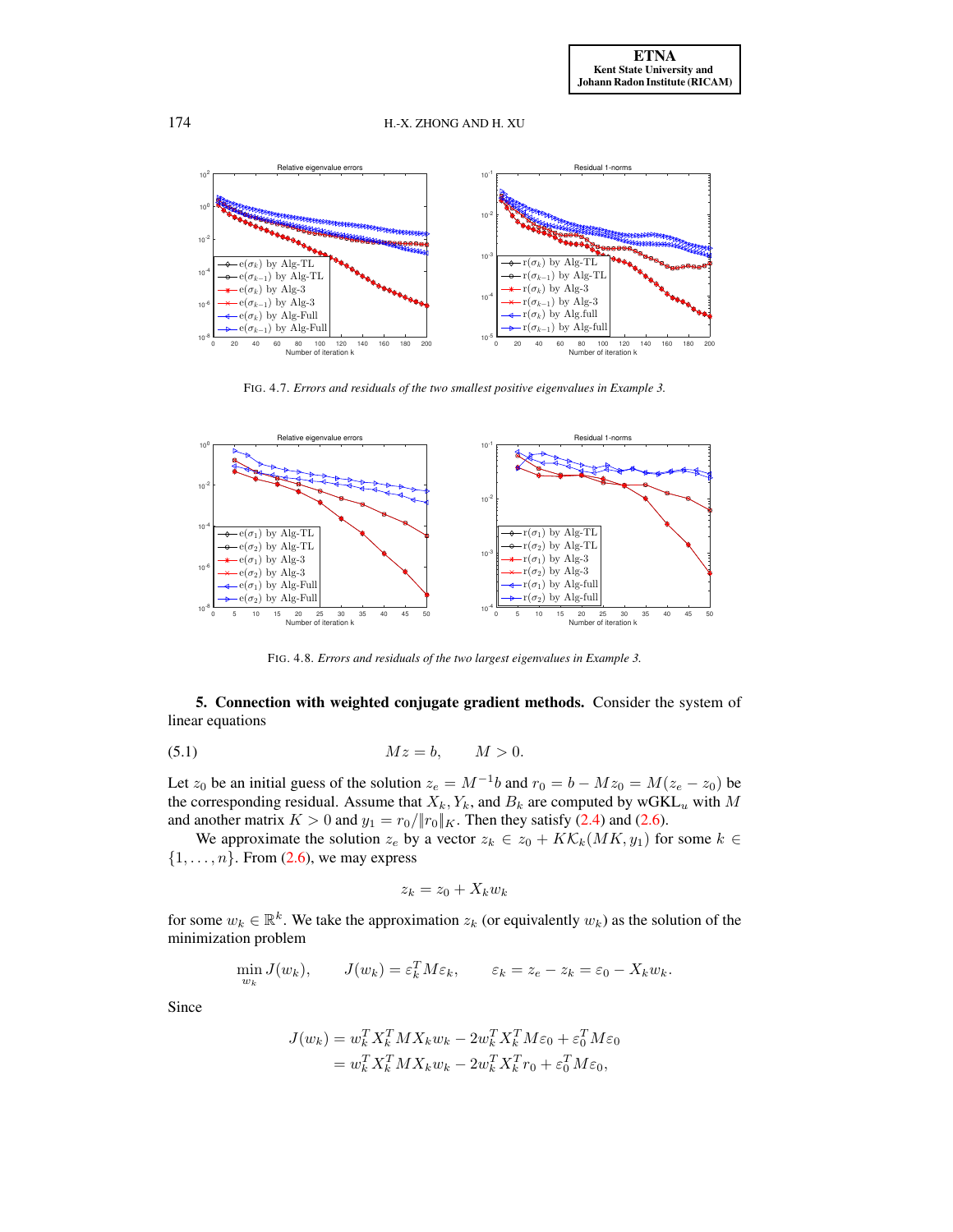the functional  $J(w_k)$  is minimized when  $w_k$  satisfies

$$
X_k^T M X_k w_k = X_k^T r_0.
$$

Using  $r_0 = ||r_0||_K y_1$ ,  $X_k^T M X_k = I_k$ ,  $Y_k^T K Y_k = I_k$ , and the first relation of [\(2.4\)](#page-3-1), one has

$$
X_k^T r_0 = \|r_0\|_K (K Y_k B_k^{-1})^T y_1 = \|r_0\|_K B_k^{-T} Y_k^T K y_1 = \|r_0\|_K B_k^{-T} e_1.
$$

Hence the minimizer is

$$
z_k = z_0 + X_k w_k
$$
, with  $w_k = ||r_0||_K B_k^{-T} e_1$ .

The vector  $w_k$  can be computed in an iterative way along with the iterations of wGKL<sub>u</sub>. Note that

$$
B_k^T = \begin{bmatrix} \alpha_1 & & & \\ \beta_1 & \alpha_2 & & \\ & \ddots & \ddots & \\ & & \beta_{k-1} & \alpha_k \end{bmatrix} = \begin{bmatrix} B_{k-1}^T & 0 \\ \beta_{k-1} e_{k-1}^T & \alpha_k \end{bmatrix}.
$$

So

$$
B_k^{-T} = \begin{bmatrix} B_{k-1}^{-T} & 0\\ -\frac{\beta_{k-1}}{\alpha_k} e_{k-1}^T B_{k-1}^{-T} & \alpha_k^{-1} \end{bmatrix},
$$

and by denoting  $w_k = [\varphi_1 \quad \dots \quad \varphi_k]^T$ , one has

<span id="page-22-1"></span>
$$
w_k = \|r_0\|_K B_k^{-T} e_1 = \|r_0\|_K \left[ \frac{B_{k-1}^{-T} e_1}{\alpha_k} e_{k-1}^T B_{k-1}^{-T} e_1 \right] = \begin{bmatrix} w_{k-1} \\ \varphi_k \end{bmatrix},
$$

where  $\varphi_k$  follows the iteration

$$
(5.2) \quad \varphi_k = -\frac{\beta_{k-1}}{\alpha_k} e_{k-1}^T w_{k-1} = -\frac{\beta_{k-1}}{\alpha_k} \varphi_{k-1}, \qquad k \ge 1, \quad \beta_0 = 1, \quad \varphi_0 = -\|r_0\|_K.
$$

Therefore,

<span id="page-22-0"></span>
$$
z_k = z_0 + X_k w_k = z_{k-1} + \varphi_k x_k, \qquad k \ge 1,
$$

and using  $B_k^T w_k = ||r_0||_K e_1$  and the second relation in [\(2.4\)](#page-3-1), the corresponding residual is

$$
r_k = b - Mz_k = r_0 - MX_kw_k = r_0 - (Y_kB_k^T + \beta_ky_{k+1}e_k^T)w_k
$$
  
=  $r_0 - ||r_0||_KY_ke_1 - \beta_k\varphi_ky_{k+1} = -\beta_k\varphi_ky_{k+1}, \quad k \ge 0.$ 

Hence, we have the following algorithm for solving  $(5.1)$ .

ALGORITHM  $4$  (wGKL<sub>u</sub>-Lin).

Choose  $z_0$  and compute  $r_0 = b - Mz_0$ ,  $\varphi_0 = -||r_0||_K$ , and  $y_1 = r_0/||r_0||_K$ . Set  $\beta_0 = 1$ ,  $x_0 = 0$ . Compute  $g_1 = Ky_1$ . For  $j = 1, 2, \cdots$  $s_j = g_j/\beta_{j-1} - \beta_{j-1}x_{j-1}$  $f_j = M s_j$ 

$$
\alpha_j = (s_j^T f_j)^{\frac{1}{2}}
$$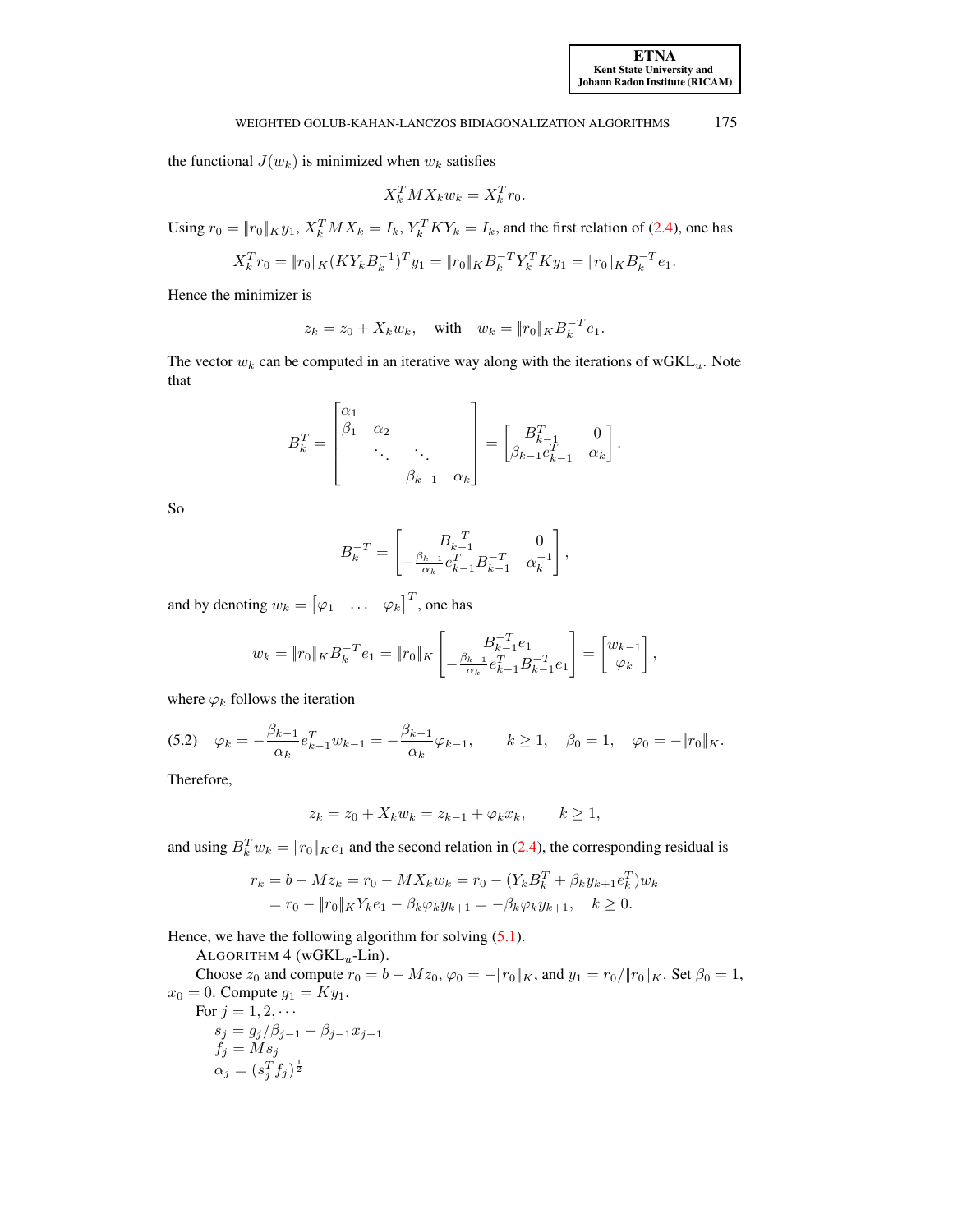$x_j = s_j/\alpha_j$  $\varphi_j = -\beta_{j-1}\varphi_{j-1}/\alpha_j$  $z_j = z_{j-1} + \varphi_j x_j$  $t_{j+1} = f_j/\alpha_j - \alpha_j y_j$  $g_{j+1} = Kt_{j+1}$  $\beta_j = (t_{j+1}^T g_{j+1})^{\frac{1}{2}}$  $y_{j+1} = t_{j+1}/\beta_j$  $r_j = -\varphi_j t_{j+1}$ End

We show that Algorithm [4](#page-22-0) is equivalent to a weighted conjugate gradient (CG) method. By introducing the vectors  $p_{k-1} = \alpha_k^2 \varphi_k x_k$ , for  $k \ge 1$ , with

$$
p_0 = \alpha_1^2 \varphi_1 x_1 = \alpha_1 \varphi_1 K y_1 = ||r_0||_K K y_1 = K r_0,
$$

one has

$$
p_{k-1}^T M p_{k-1} = \alpha_k^4 \varphi_k^2 x_k^T M x_k = \alpha_k^4 \varphi_k^2.
$$

Since  $r_k = -\beta_k \varphi_k y_{k+1}$ , using [\(5.2\)](#page-22-1), one has

$$
r_k^T Kr_k = \beta_k^2 \varphi_k^2 y_{k+1}^T K y_{k+1} = \beta_k^2 \varphi_k^2 = \alpha_{k+1}^2 \varphi_{k+1}^2.
$$

We then have

$$
\alpha_{k+1}^2 = \frac{\alpha_{k+1}^4 \varphi_{k+1}^2}{\alpha_{k+1}^2 \varphi_{k+1}^2} = \frac{p_k^T M p_k}{r_k^T K r_k}.
$$

Now,

$$
z_k = z_{k-1} + \varphi_k x_k = z_{k-1} + \alpha_k^{-2} p_{k-1} = z_{k-1} + \gamma_{k-1} p_{k-1},
$$
  

$$
\gamma_{k-1} = \alpha_k^{-2} = \frac{r_{k-1}^T K r_{k-1}}{p_{k-1}^T M p_{k-1}},
$$

and

$$
r_k = b - Mz_k = r_{k-1} - \gamma_{k-1}Mp_{k-1}.
$$

By multiplying the equation

$$
Ky_{k+1} = \beta_k x_k + \alpha_{k+1} x_{k+1},
$$

with  $\alpha_{k+1}\varphi_{k+1}$  and using [\(5.2\)](#page-22-1), one has

$$
p_k = \alpha_{k+1}^2 \varphi_{k+1} x_{k+1} = -\alpha_{k+1} \beta_k \varphi_{k+1} x_k + \alpha_{k+1} \varphi_{k+1} K y_{k+1}
$$
  
=  $\beta_k^2 \varphi_k x_k - \beta_k \varphi_k K y_{k+1} = \frac{\beta_k^2}{\alpha_k^2} p_{k-1} + K r_k.$ 

Since

$$
\vartheta_{k-1} := \frac{\beta_k^2}{\alpha_k^2} = \frac{\beta_k^2 \varphi_k^2}{\alpha_k^2 \varphi_k^2} = \frac{r_k^T Kr_k}{r_{k-1}^T Kr_{k-1}},
$$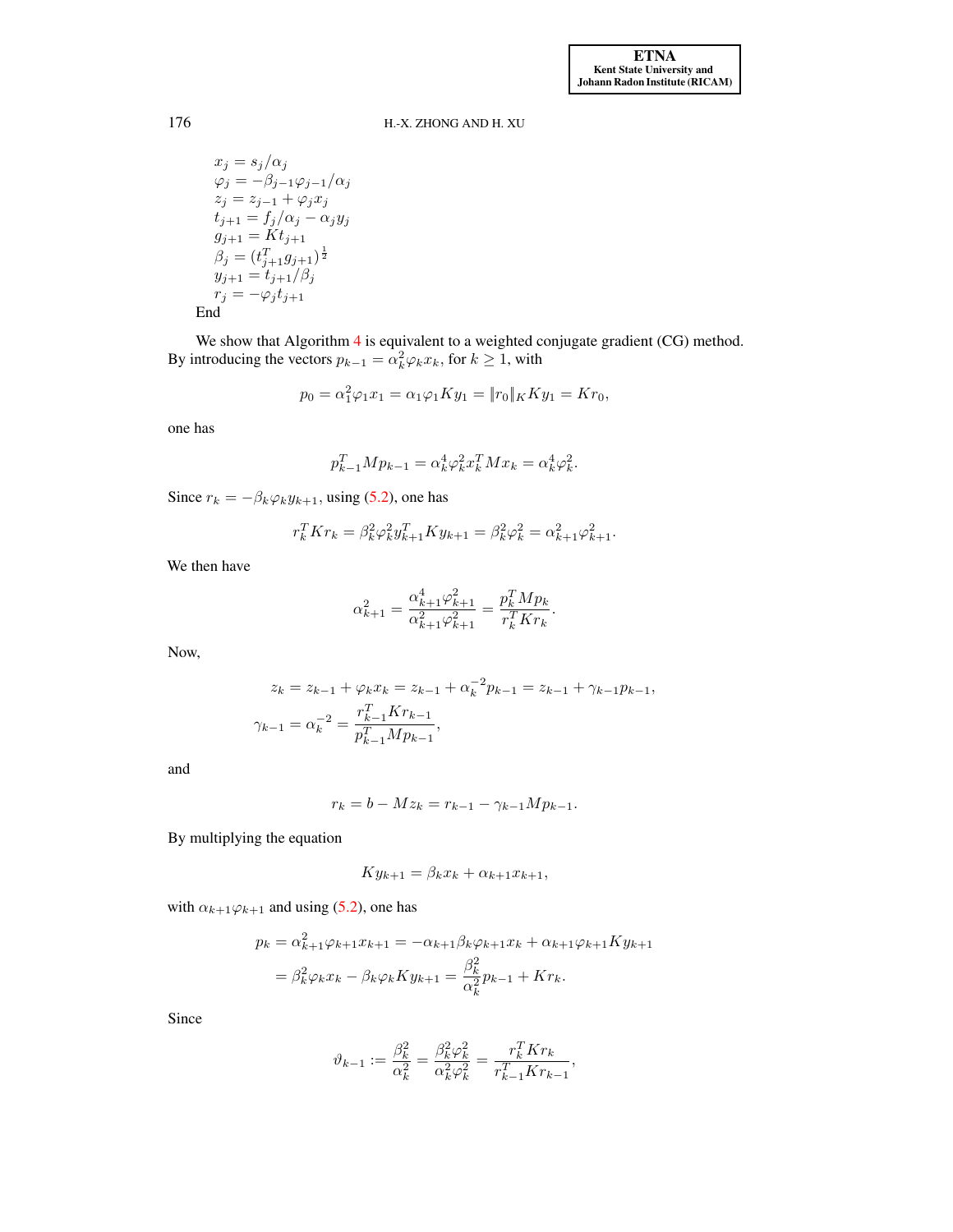we have

$$
p_k = Kr_k + \vartheta_{k-1}p_{k-1}, \quad \vartheta_{k-1} = \frac{r_k^T Kr_k}{r_{k-1}^T Kr_{k-1}}.
$$

As a consequence, by using  $r_k$  and  $p_k$  instead of  $y_k$  and  $x_k$ , we have the following simplified algorithm.

<span id="page-24-1"></span>ALGORITHM 5. Choose  $z_0$  and compute  $r_0 = b - Mz_0$  and  $p_0 = Kr_0$ . For  $j = 0, 1, 2, \cdots$  $\gamma_j = r_j^T K r_j / p_j^T M p_j$  $z_{j+1} = z_j + \gamma_j p_j$  $r_{j+1} = r_j - \gamma_j Mp_j$  $\vartheta_j = r_{j+1}^T Kr_{j+1}/r_j^T Kr_j$  $p_{j+1} = Kr_{j+1} + \vartheta_j p_j$ End

Algorithm [5](#page-24-1) is a weighted CG algorithm, which is alike the standard CG but with the residuals  $r_i$  being forced to be K-orthogonal. It is just the preconditioned CG (PCG) if K is a matrix inverse. In particular, it is the standard CG if  $K = I$ . On the other hand, based on PCG theory, the vector sequences  $\{r_i\}$  and  $\{p_i\}$  produced by Algorithm [5](#page-24-1) are K and M-orthogonal, respectively. By normalizing the vectors, we obtain  $\{y_j\}$  and  $\{x_j\}$ , and by replacing  $\{r_j\}$  and  $\{p_j\}$  in Algorithm [5](#page-24-1) with  $\{y_i\}$  and  $\{x_j\}$ , we recover Algorithm [4.](#page-22-0) Therefore, Algorithms [4](#page-22-0) and [5](#page-24-1) are equivalent.

This equivalence provides another way to connect the PCG to Krylov subspace methods. Commonly, a connection is made for PCG and the preconditioned Lanczos algorithm [\[15\]](#page-25-9), where the Cholesky factorization of the computed symmetric tridiagonal matrix is involved. Since Algorithm [4](#page-22-0) computes the Cholesky factor directly (even when  $K = I$ ), the new connection is more direct and compact.

Finally, we point out that  $wGKL_l$  can be employed to solve  $(5.1)$  as well.

<span id="page-24-0"></span>6. Conclusions. We have proposed two weighted Golub-Kahan-Lanczos bidiagonalization algorithms  $wGKL_u$  and  $wGKL_l$  associated with two symmetric positive definite matrices  $K$  and  $M$ . We have shown that the algorithms can be implemented naturally to solve the large-scale eigenvalue problems of  $MK$  and the matrix  $\mathbf{H} = \begin{bmatrix} 0 & M \\ V & 0 \end{bmatrix}$  $K = 0$  . For these eigenvalue solvers, convergence results have been established. Besides the eigenproblems, the algorithms can also be implemented to solve linear equations with a positive definite coefficient matrix, yielding a method that is equivalent to PCG. Several numerical examples have been given to illustrate the effectiveness of our algorithms.

The proposed algorithms are still in basic form. In order to develop more practical algorithms, additional techniques need to be employed. There are well-developed techniques for Krylov subspace methods, many of which can be incorporated into the proposed algorithms. For instance, in order to compute the smallest eigenvalues of H, one may apply the wGKL algorithms to the pair  $(K^{-1}, M^{-1})$ , following the shift-and-invert idea. There are also some open questions concerning the proposed algorithms. For instance, it is not clear whether the use of the weighted norm will affect the numerical efficiency and stability of the algorithms. All these require further investigations.

Acknowledgment. The authors thank Prof. Gang Wu for helpful discussions on the numerical examples and Dr. Zhongming Teng for providing the codes for Alg-TL and the data of the matrix Na2. We also thank the anonymous referees for their constructive comments